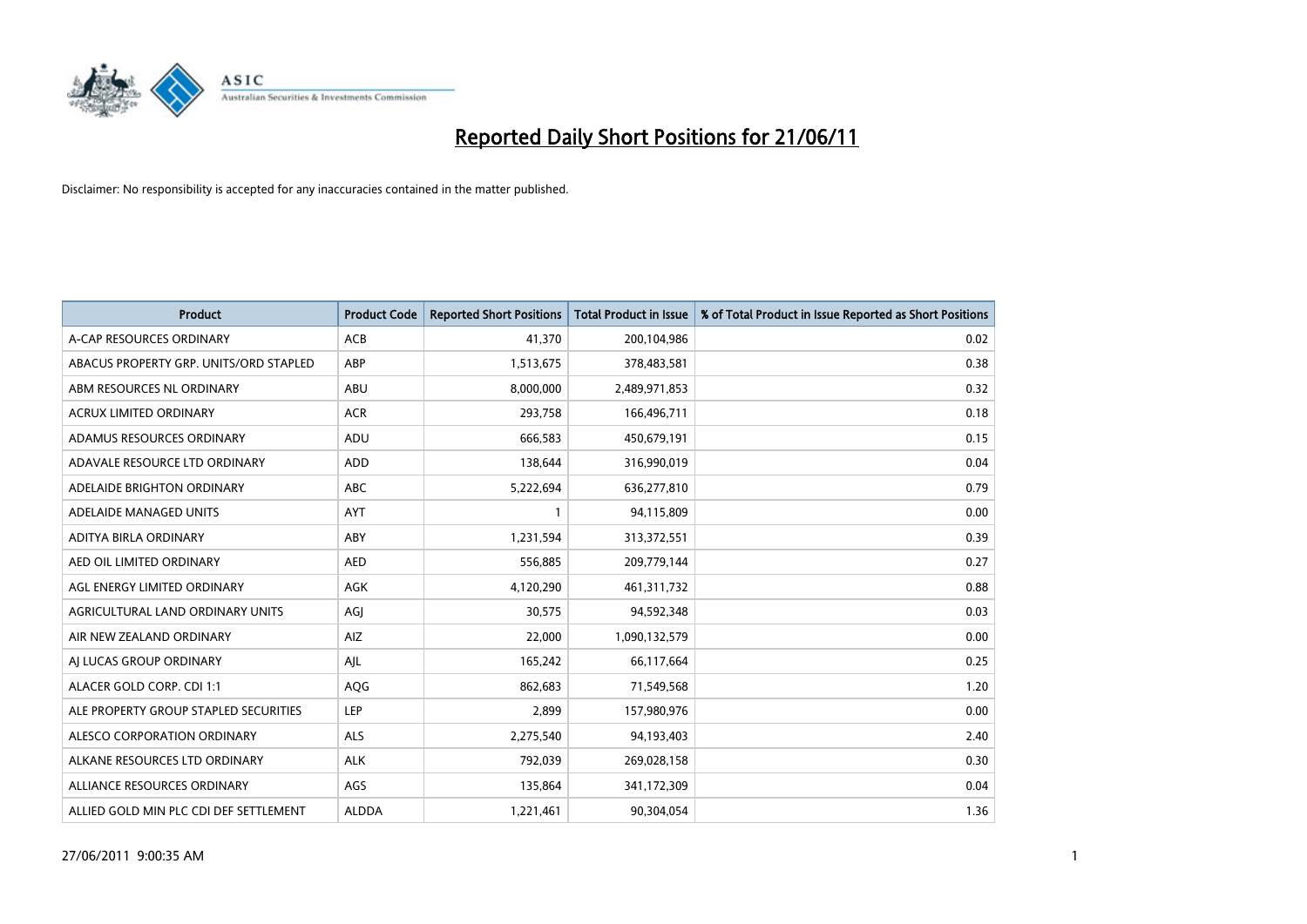

| <b>Product</b>                          | <b>Product Code</b> | <b>Reported Short Positions</b> | <b>Total Product in Issue</b> | % of Total Product in Issue Reported as Short Positions |
|-----------------------------------------|---------------------|---------------------------------|-------------------------------|---------------------------------------------------------|
| ALLMINE GROUP LTD ORDINARY              | <b>AZG</b>          | 47.099                          | 160,146,614                   | 0.03                                                    |
| ALTONA MINING LTD ORDINARY              | <b>AOH</b>          | 683,864                         | 472,133,029                   | 0.15                                                    |
| ALUMINA LIMITED ORDINARY                | <b>AWC</b>          | 22,462,312                      | 2,440,196,187                 | 0.91                                                    |
| AMADEUS ENERGY ORDINARY                 | AMU                 | 772,312                         | 300,288,855                   | 0.26                                                    |
| AMALGAMATED HOLDINGS ORDINARY           | AHD                 | 20,968                          | 157,461,063                   | 0.01                                                    |
| AMCOR LIMITED ORDINARY                  | <b>AMC</b>          | 8,609,545                       | 1,227,441,619                 | 0.68                                                    |
| AMP LIMITED ORDINARY                    | AMP                 | 9,229,486                       | 2,811,693,913                 | 0.32                                                    |
| AMPELLA MINING ORDINARY                 | <b>AMX</b>          | 629,606                         | 204,785,108                   | 0.31                                                    |
| ANSELL LIMITED ORDINARY                 | <b>ANN</b>          | 3,420,868                       | 133,011,550                   | 2.58                                                    |
| ANTARES ENERGY LTD ORDINARY             | <b>AZZ</b>          | 371,425                         | 275,974,167                   | 0.14                                                    |
| ANZ BANKING GRP LTD ORDINARY            | ANZ                 | 14,565,860                      | 2,597,231,242                 | 0.54                                                    |
| APA GROUP STAPLED SECURITIES            | <b>APA</b>          | 7,464,076                       | 556,193,951                   | 1.33                                                    |
| APEX MINERALS NL ORDINARY               | <b>AXM</b>          | 986.249                         | 5,550,243,713                 | 0.02                                                    |
| APN EUROPEAN RETAIL UNITS STAPLED SEC.  | <b>AEZ</b>          | 11,832                          | 544,910,660                   | 0.00                                                    |
| APN NEWS & MEDIA ORDINARY               | <b>APN</b>          | 23,084,673                      | 618,568,292                   | 3.71                                                    |
| AQUARIUS PLATINUM. ORDINARY             | <b>AOP</b>          | 3,385,414                       | 470,167,206                   | 0.71                                                    |
| AQUILA RESOURCES ORDINARY               | <b>AQA</b>          | 4,487,415                       | 374,368,499                   | 1.21                                                    |
| ARAFURA RESOURCE LTD ORDINARY           | <b>ARU</b>          | 6,015,157                       | 367,980,342                   | 1.63                                                    |
| ARB CORPORATION ORDINARY                | <b>ARP</b>          | 12,459                          | 72,481,302                    | 0.01                                                    |
| ARDENT LEISURE GROUP STAPLED SECURITIES | AAD                 | 417,106                         | 318,147,978                   | 0.12                                                    |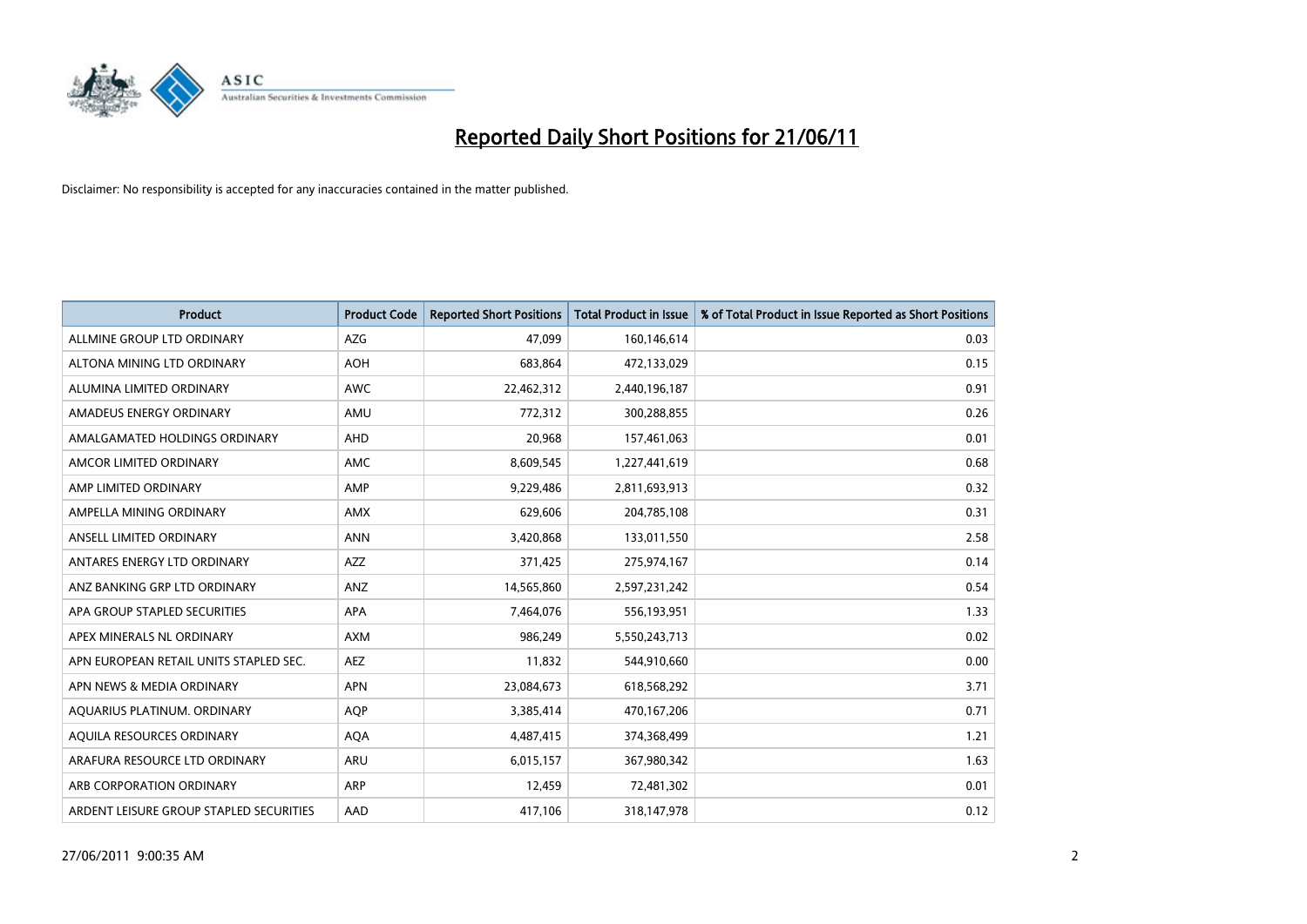

| <b>Product</b>                          | <b>Product Code</b> | <b>Reported Short Positions</b> | Total Product in Issue | % of Total Product in Issue Reported as Short Positions |
|-----------------------------------------|---------------------|---------------------------------|------------------------|---------------------------------------------------------|
| ARISTOCRAT LEISURE ORDINARY             | ALL                 | 34,689,635                      | 536,480,307            | 6.47                                                    |
| ASCIANO LIMITED ORDINARY                | <b>AIO</b>          | 18,505,298                      | 2,926,103,883          | 0.65                                                    |
| ASG GROUP LIMITED ORDINARY              | ASZ                 | 92,666                          | 169,117,796            | 0.05                                                    |
| ASPEN GROUP ORD/UNITS STAPLED           | APZ                 | 1,155,118                       | 579,826,041            | 0.19                                                    |
| ASPIRE MINING LTD ORDINARY              | <b>AKM</b>          | 383,293                         | 539,971,483            | 0.07                                                    |
| ASTON RES LTD ORDINARY                  | <b>AZT</b>          | 653,936                         | 204,527,604            | 0.32                                                    |
| ASTRO JAP PROP GROUP STAPLED SECURITIES | AJA                 | 36,252                          | 58,445,002             | 0.06                                                    |
| ASX LIMITED ORDINARY                    | <b>ASX</b>          | 1,856,035                       | 175,136,729            | 1.05                                                    |
| ATLANTIC LIMITED ORDINARY               | ATI                 | 124,694                         | 113,601,916            | 0.11                                                    |
| ATLAS IRON LIMITED ORDINARY             | <b>AGO</b>          | 3,680,276                       | 825,891,142            | 0.42                                                    |
| AURORA OIL & GAS ORDINARY               | <b>AUT</b>          | 5,938,712                       | 409,865,343            | 1.44                                                    |
| AUSDRILL LIMITED ORDINARY               | ASL                 | 535,191                         | 301,452,517            | 0.17                                                    |
| AUSENCO LIMITED ORDINARY                | AAX                 | 3,166,584                       | 122,987,022            | 2.57                                                    |
| <b>AUSTAL LIMITED ORDINARY</b>          | ASB                 | 334,387                         | 188,069,638            | 0.18                                                    |
| AUSTAR UNITED ORDINARY                  | <b>AUN</b>          | 2,801,223                       | 1,271,505,737          | 0.21                                                    |
| AUSTBROKERS HOLDINGS ORDINARY           | <b>AUB</b>          | 1,892                           | 54,658,736             | 0.00                                                    |
| AUSTIN ENGINEERING ORDINARY             | <b>ANG</b>          | 136,011                         | 71,714,403             | 0.18                                                    |
| <b>AUSTRALAND ASSETS ASSETS</b>         | AAZPB               | 1,168                           | 2,750,000              | 0.04                                                    |
| AUSTRALAND PROPERTY STAPLED SECURITY    | <b>ALZ</b>          | 903,479                         | 576,846,597            | 0.15                                                    |
| AUSTRALIAN AGRICULT. ORDINARY           | AAC                 | 1,475,208                       | 311,968,824            | 0.45                                                    |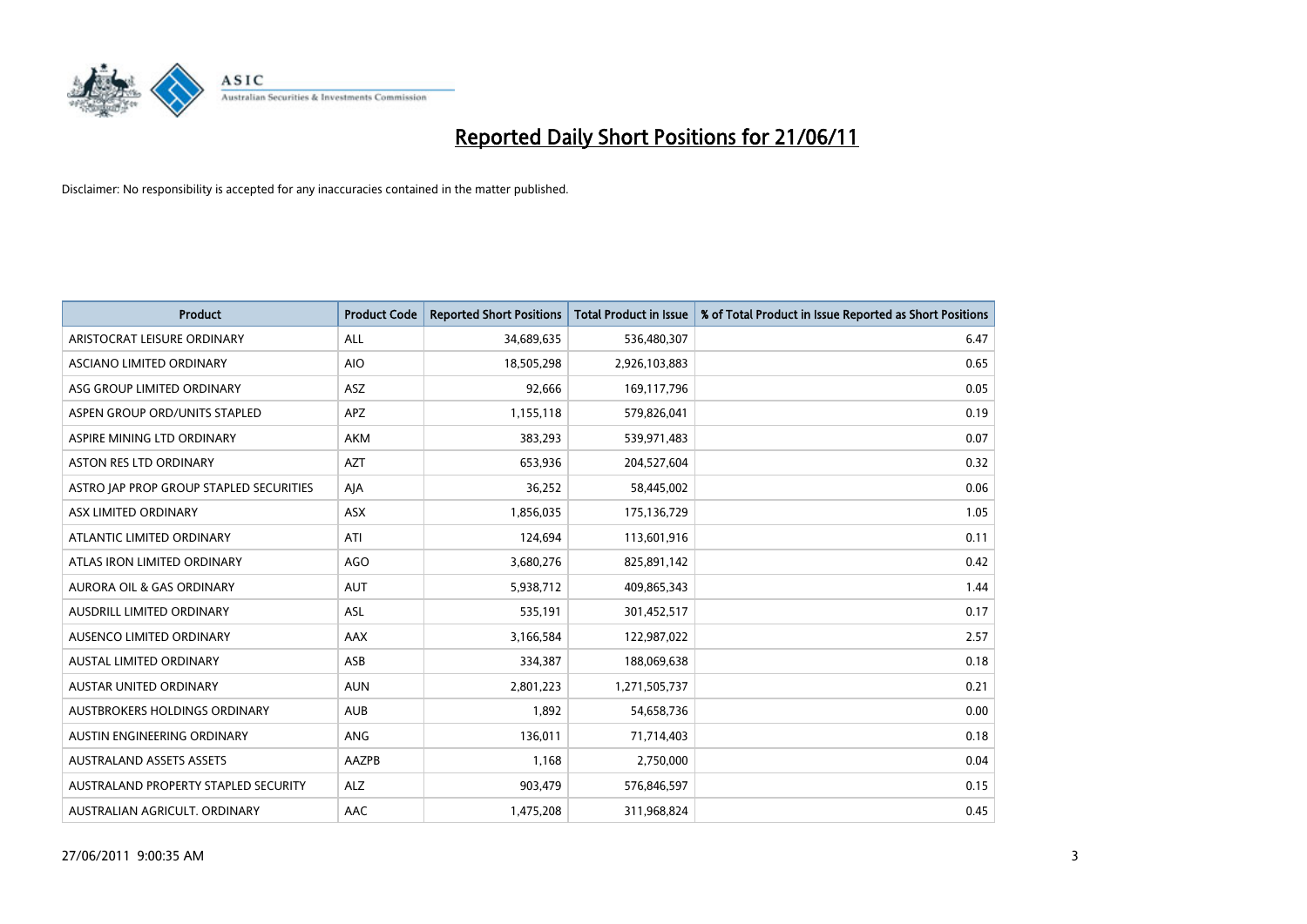

| <b>Product</b>                       | <b>Product Code</b> | <b>Reported Short Positions</b> | <b>Total Product in Issue</b> | % of Total Product in Issue Reported as Short Positions |
|--------------------------------------|---------------------|---------------------------------|-------------------------------|---------------------------------------------------------|
| <b>AUSTRALIAN EDUCATION UNITS</b>    | <b>AEU</b>          | 625,000                         | 175,465,397                   | 0.36                                                    |
| AUSTRALIAN INFRASTR. UNITS/ORDINARY  | <b>AIX</b>          | 1,378,437                       | 620,733,944                   | 0.22                                                    |
| AUSTRALIAN MINES LTD ORDINARY        | <b>AUZ</b>          | 1,400,000                       | 576,910,315                   | 0.24                                                    |
| AUSTRALIAN PHARM. ORDINARY           | API                 | 846,828                         | 488,115,883                   | 0.16                                                    |
| AUTOMOTIVE HOLDINGS ORDINARY         | <b>AHE</b>          | 142,750                         | 260,345,713                   | 0.05                                                    |
| AVEXA LIMITED ORDINARY               | <b>AVX</b>          | 243,657                         | 847,688,779                   | 0.03                                                    |
| AWE LIMITED ORDINARY                 | <b>AWE</b>          | 1,887,377                       | 521,871,941                   | 0.37                                                    |
| AZUMAH RESOURCES ORDINARY            | <b>AZM</b>          | 358,470                         | 281,650,355                   | 0.13                                                    |
| <b>BANDANNA ENERGY ORDINARY</b>      | <b>BND</b>          | 1,301,855                       | 427,175,482                   | 0.30                                                    |
| BANK OF QUEENSLAND. ORDINARY         | <b>BOO</b>          | 4,055,775                       | 225,369,547                   | 1.80                                                    |
| <b>BANNERMAN RESOURCES ORDINARY</b>  | <b>BMN</b>          | 133,978                         | 234,435,934                   | 0.05                                                    |
| <b>BASE RES LIMITED ORDINARY</b>     | <b>BSE</b>          | 196,035                         | 165,341,114                   | 0.12                                                    |
| BATHURST RESOURCES ORDINARY          | <b>BTU</b>          | 7,527,708                       | 666,141,330                   | 1.13                                                    |
| <b>BAUXITE RESOURCE LTD ORDINARY</b> | <b>BAU</b>          | 109,797                         | 235,379,896                   | 0.05                                                    |
| <b>BC IRON LIMITED ORDINARY</b>      | <b>BCI</b>          | 217,324                         | 94,381,000                    | 0.22                                                    |
| BEACH ENERGY LIMITED ORDINARY        | <b>BPT</b>          | 4,226,054                       | 1,102,788,311                 | 0.37                                                    |
| BEADELL RESOURCE LTD ORDINARY        | <b>BDR</b>          | 6,127,633                       | 622,372,828                   | 0.97                                                    |
| BENDIGO AND ADELAIDE ORDINARY        | <b>BEN</b>          | 6,657,276                       | 360,282,697                   | 1.83                                                    |
| BERKELEY RESOURCES ORDINARY          | <b>BKY</b>          | 920,482                         | 174,298,273                   | 0.51                                                    |
| BETASHARES ASX RES ETF UNITS         | <b>ORE</b>          | 158,220                         | 4,519,432                     | 3.50                                                    |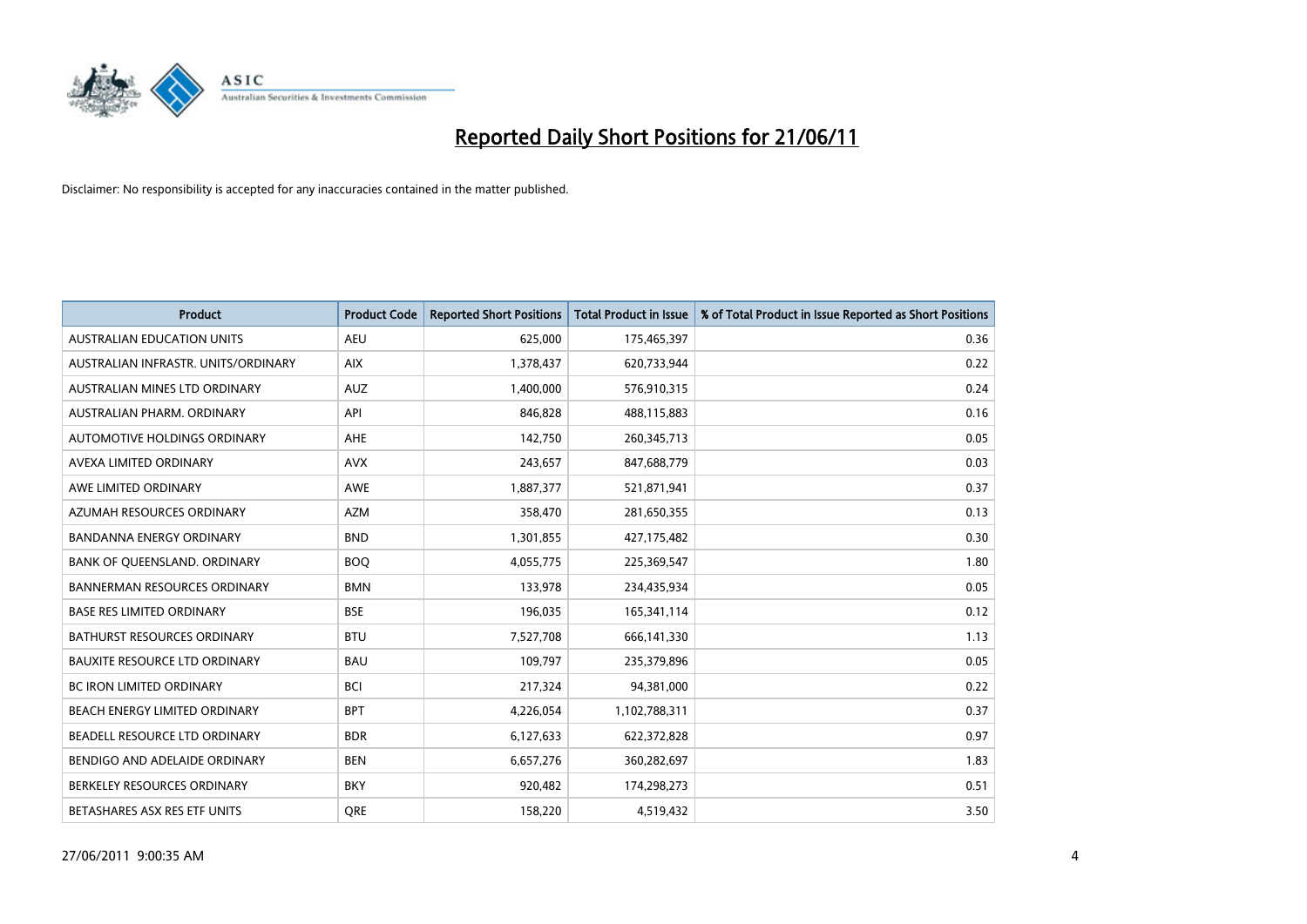

| <b>Product</b>                       | <b>Product Code</b> | <b>Reported Short Positions</b> | <b>Total Product in Issue</b> | % of Total Product in Issue Reported as Short Positions |
|--------------------------------------|---------------------|---------------------------------|-------------------------------|---------------------------------------------------------|
| <b>BHP BILLITON LIMITED ORDINARY</b> | <b>BHP</b>          | 31,516,889                      | 3,209,181,688                 | 0.96                                                    |
| <b>BILLABONG ORDINARY</b>            | <b>BBG</b>          | 15,865,330                      | 254,037,587                   | 6.24                                                    |
| <b>BIOTA HOLDINGS ORDINARY</b>       | <b>BTA</b>          | 2,313,823                       | 181,417,556                   | 1.28                                                    |
| <b>BISALLOY STEEL ORDINARY</b>       | <b>BIS</b>          | 84,480                          | 216,455,965                   | 0.04                                                    |
| BKI INVESTMENT LTD ORDINARY          | BKI                 | 508                             | 422,863,407                   | 0.00                                                    |
| <b>BLACKMORES LIMITED ORDINARY</b>   | BKL                 | 9,800                           | 16,744,292                    | 0.06                                                    |
| <b>BLACKTHORN RESOURCES ORDINARY</b> | <b>BTR</b>          | 35.848                          | 122,918,000                   | 0.03                                                    |
| <b>BLUESCOPE STEEL LTD ORDINARY</b>  | <b>BSL</b>          | 48,435,175                      | 1,842,207,385                 | 2.62                                                    |
| <b>BOART LONGYEAR ORDINARY</b>       | <b>BLY</b>          | 5,699,896                       | 461,163,412                   | 1.23                                                    |
| <b>BOOM LOGISTICS ORDINARY</b>       | <b>BOL</b>          | 505,317                         | 461,500,712                   | 0.11                                                    |
| BORAL LIMITED. ORDINARY              | <b>BLD</b>          | 34,985,807                      | 729,925,990                   | 4.78                                                    |
| BOTSWANA METALS LTD ORDINARY         | <b>BML</b>          | 7,000                           | 143,717,013                   | 0.00                                                    |
| <b>BOUGAINVILLE COPPER ORDINARY</b>  | <b>BOC</b>          | 6,000                           | 401,062,500                   | 0.00                                                    |
| <b>BOW ENERGY LIMITED ORDINARY</b>   | <b>BOW</b>          | 7,455,702                       | 349,517,229                   | 2.13                                                    |
| <b>BRADKEN LIMITED ORDINARY</b>      | <b>BKN</b>          | 2,881,759                       | 161,532,428                   | 1.80                                                    |
| <b>BRAMBLES LIMITED ORDINARY</b>     | <b>BXB</b>          | 21,095,326                      | 1,479,367,454                 | 1.38                                                    |
| <b>BREVILLE GROUP LTD ORDINARY</b>   | <b>BRG</b>          | 3,739                           | 129,995,322                   | 0.00                                                    |
| <b>BRICKWORKS LIMITED ORDINARY</b>   | <b>BKW</b>          | 24,926                          | 147,567,333                   | 0.01                                                    |
| <b>BROCKMAN RESOURCES ORDINARY</b>   | <b>BRM</b>          | 168,778                         | 144,803,151                   | 0.12                                                    |
| BT INVESTMENT MNGMNT ORDINARY        | <b>BTT</b>          | 557,686                         | 160,000,000                   | 0.35                                                    |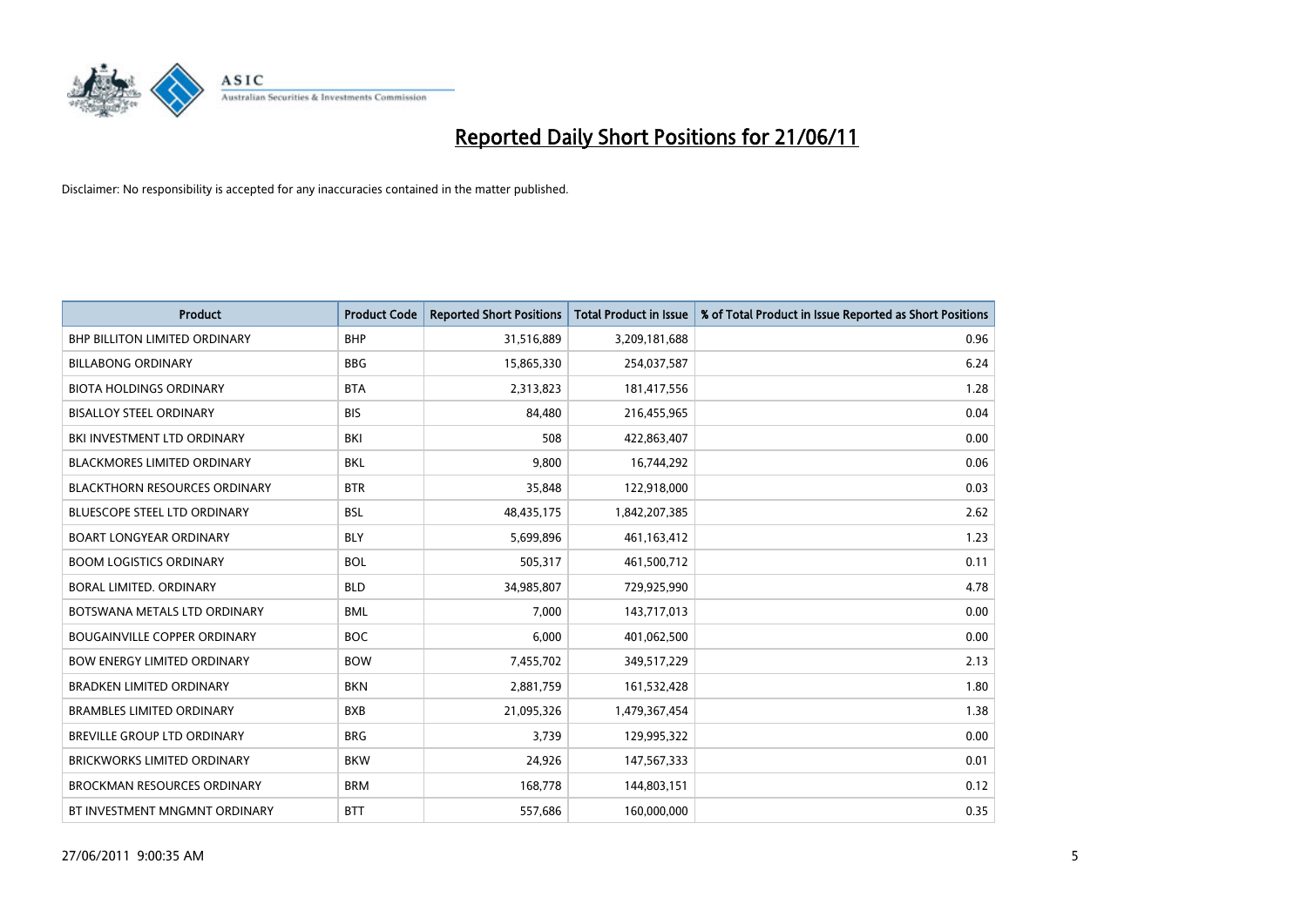

| <b>Product</b>                        | <b>Product Code</b> | <b>Reported Short Positions</b> | <b>Total Product in Issue</b> | % of Total Product in Issue Reported as Short Positions |
|---------------------------------------|---------------------|---------------------------------|-------------------------------|---------------------------------------------------------|
| <b>BUREY GOLD LIMITED ORDINARY</b>    | <b>BYR</b>          | 56,950                          | 262,548,838                   | 0.02                                                    |
| <b>BURU ENERGY ORDINARY</b>           | <b>BRU</b>          | 5,533,251                       | 182,840,549                   | 3.03                                                    |
| <b>BWP TRUST ORDINARY UNITS</b>       | <b>BWP</b>          | 1,643,009                       | 520,012,793                   | 0.31                                                    |
| CABCHARGE AUSTRALIA ORDINARY          | CAB                 | 976,573                         | 120,437,014                   | 0.81                                                    |
| CALTEX AUSTRALIA ORDINARY             | <b>CTX</b>          | 6,722,411                       | 270,000,000                   | 2.46                                                    |
| <b>CAMPBELL BROTHERS ORDINARY</b>     | CPB                 | 101,838                         | 67,503,411                    | 0.13                                                    |
| CAPE LAMBERT RES LTD ORDINARY         | <b>CFE</b>          | 1,270,964                       | 626,299,603                   | 0.18                                                    |
| CARABELLA RES LTD ORDINARY            | <b>CLR</b>          | 14,707                          | 81,626,580                    | 0.02                                                    |
| <b>CARBON ENERGY ORDINARY</b>         | <b>CNX</b>          | 1,755,831                       | 698,517,858                   | 0.24                                                    |
| <b>CARDNO LIMITED ORDINARY</b>        | CDD                 | 14,191                          | 107,405,725                   | 0.01                                                    |
| CARNARVON PETROLEUM ORDINARY          | <b>CVN</b>          | 5,301,129                       | 687,820,634                   | 0.76                                                    |
| <b>CARNEGIE WAVE ENERGY ORDINARY</b>  | <b>CWE</b>          | 83,000                          | 899,087,627                   | 0.01                                                    |
| <b>CARPATHIAN RESOURCES ORDINARY</b>  | <b>CPN</b>          | 75,000                          | 265,533,501                   | 0.03                                                    |
| CARPENTARIA EXP. LTD ORDINARY         | CAP                 | 9,777                           | 98,741,301                    | 0.01                                                    |
| CARSALES.COM LTD ORDINARY             | <b>CRZ</b>          | 9,030,695                       | 234,348,300                   | 3.85                                                    |
| CASH CONVERTERS ORD/DIV ACCESS        | CCV                 | 68,191                          | 379,761,025                   | 0.01                                                    |
| <b>CASPIAN OIL &amp; GAS ORDINARY</b> | CIG                 | 50,000                          | 1,331,500,513                 | 0.00                                                    |
| CATALPA RESOURCES ORDINARY            | CAH                 | 822,717                         | 178,031,701                   | 0.44                                                    |
| <b>CEC GROUP LIMITED ORDINARY</b>     | <b>CEG</b>          | 1,750                           | 79,662,662                    | 0.00                                                    |
| <b>CELLNET GROUP ORDINARY</b>         | <b>CLT</b>          | 1,342                           | 61,286,754                    | 0.00                                                    |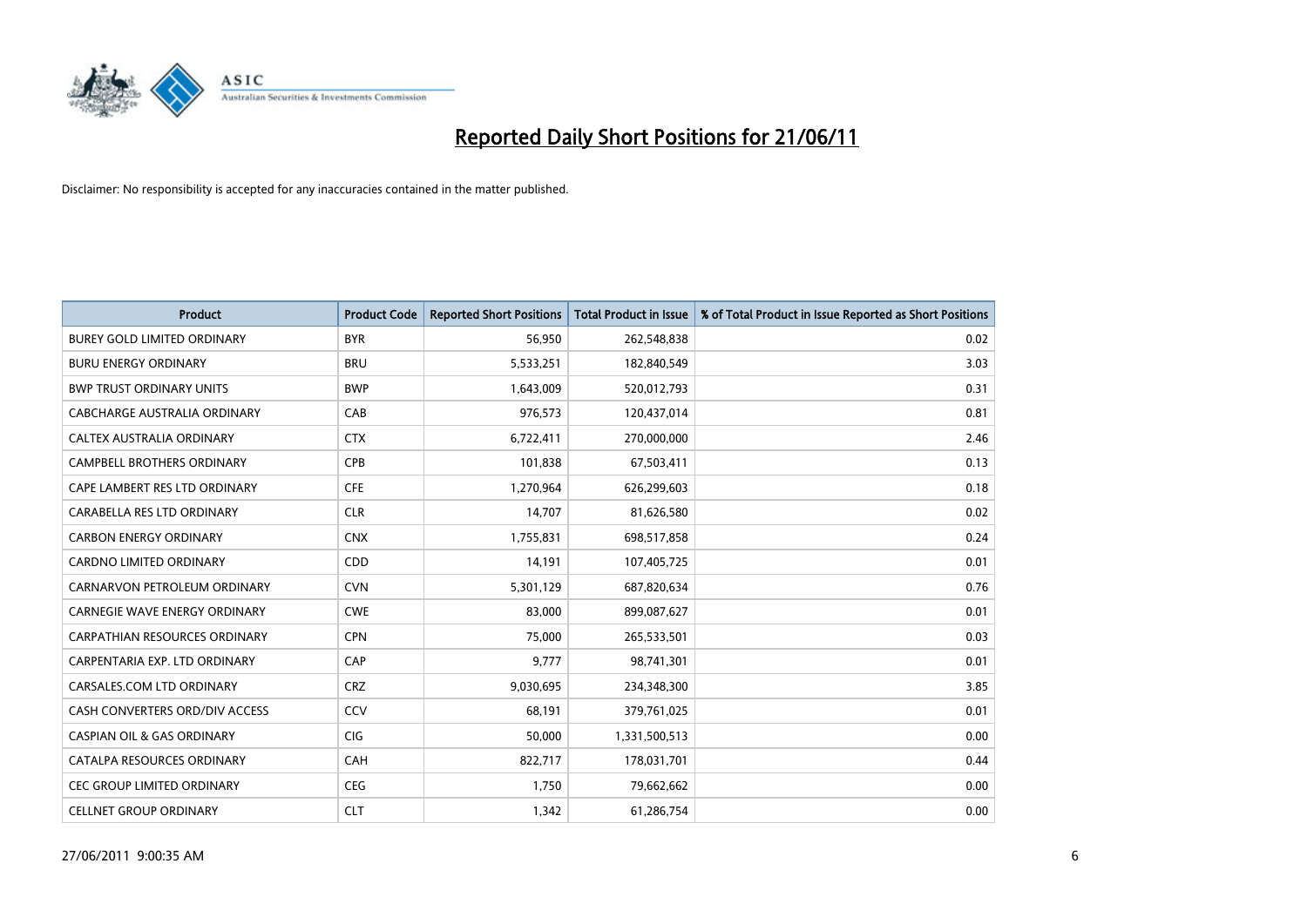

| <b>Product</b>                                | <b>Product Code</b> | <b>Reported Short Positions</b> | <b>Total Product in Issue</b> | % of Total Product in Issue Reported as Short Positions |
|-----------------------------------------------|---------------------|---------------------------------|-------------------------------|---------------------------------------------------------|
| CENTRAL PETROLEUM ORDINARY                    | <b>CTP</b>          | 11.455                          | 982,298,842                   | 0.00                                                    |
| <b>CENTRO PROPERTIES UNITS/ORD STAPLED</b>    | <b>CNP</b>          | 6,692                           | 972,414,514                   | 0.00                                                    |
| <b>CENTRO RETAIL GROUP STAPLED SECURITIES</b> | <b>CER</b>          | 1,303,361                       | 2,286,399,424                 | 0.05                                                    |
| CERAMIC FUEL CELLS ORDINARY                   | CFU                 | 1,167,073                       | 1,201,353,566                 | 0.09                                                    |
| <b>CFS RETAIL PROPERTY UNITS</b>              | <b>CFX</b>          | 43,514,202                      | 2,839,591,911                 | 1.51                                                    |
| <b>CGA MINING LIMITED ORDINARY</b>            | <b>CGX</b>          | 208,400                         | 333,265,726                   | 0.06                                                    |
| CHALLENGER DIV.PRO. STAPLED UNITS             | <b>CDI</b>          | 162,114                         | 908,316,513                   | 0.01                                                    |
| <b>CHALLENGER INFRAST, STAPLED UNITS</b>      | <b>CIF</b>          | 13,519                          | 316,223,785                   | 0.00                                                    |
| <b>CHALLENGER LIMITED ORDINARY</b>            | CGF                 | 7,066,266                       | 498,608,162                   | 1.42                                                    |
| <b>CHANDLER MACLEOD LTD ORDINARY</b>          | <b>CMG</b>          | 11,970                          | 463,971,344                   | 0.00                                                    |
| CHARTER HALL GROUP STAPLED US PROHIBIT.       | <b>CHC</b>          | 1,248,328                       | 306,341,814                   | 0.40                                                    |
| <b>CHARTER HALL OFFICE UNIT</b>               | COO                 | 3,219,424                       | 493,319,730                   | 0.64                                                    |
| <b>CHARTER HALL RETAIL UNITS</b>              | <b>COR</b>          | 624,895                         | 305,200,723                   | 0.19                                                    |
| CITIGOLD CORP LTD ORDINARY                    | <b>CTO</b>          | 2,319,217                       | 1,105,078,301                 | 0.20                                                    |
| <b>CLARIUS GRP LTD ORDINARY</b>               | <b>CND</b>          | 192,612                         | 88,161,315                    | 0.22                                                    |
| CLINUVEL PHARMACEUT, ORDINARY                 | <b>CUV</b>          | 4,127                           | 30,381,706                    | 0.01                                                    |
| <b>CLOUGH LIMITED ORDINARY</b>                | <b>CLO</b>          | 313,353                         | 769,801,269                   | 0.04                                                    |
| <b>COAL &amp; ALLIED ORDINARY</b>             | <b>CNA</b>          | 19,444                          | 86,584,735                    | 0.01                                                    |
| COAL OF AFRICA LTD ORDINARY                   | <b>CZA</b>          | 527,027                         | 531,139,661                   | 0.10                                                    |
| COALSPUR MINES LTD ORDINARY                   | <b>CPL</b>          | 2,402,521                       | 567,117,594                   | 0.42                                                    |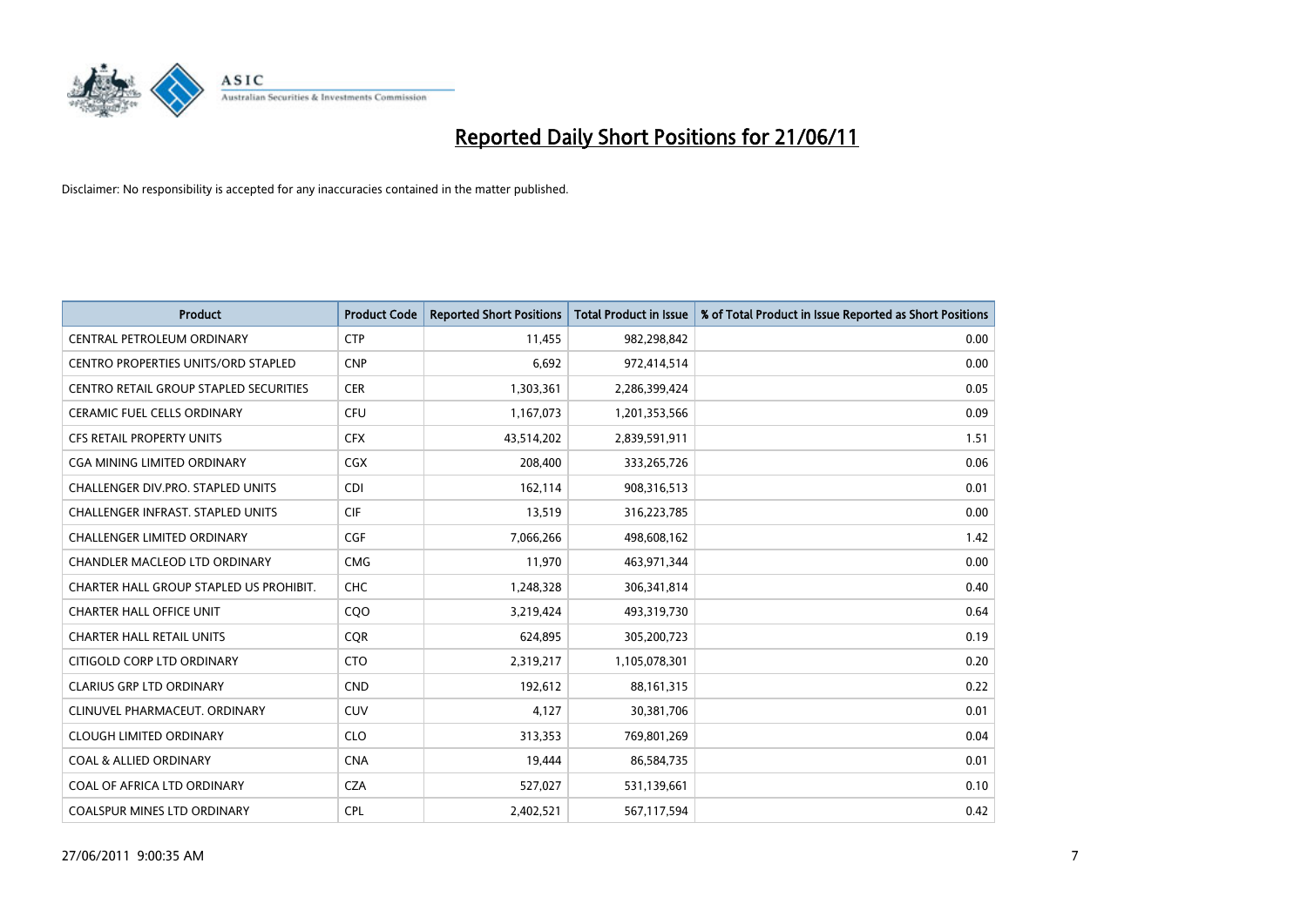

| <b>Product</b>                          | <b>Product Code</b> | <b>Reported Short Positions</b> | <b>Total Product in Issue</b> | % of Total Product in Issue Reported as Short Positions |
|-----------------------------------------|---------------------|---------------------------------|-------------------------------|---------------------------------------------------------|
| <b>COALWORKS LIMITED ORDINARY</b>       | <b>CWK</b>          | 169,725                         | 149,088,955                   | 0.11                                                    |
| COCA-COLA AMATIL ORDINARY               | <b>CCL</b>          | 3,829,804                       | 757,981,346                   | 0.49                                                    |
| <b>COCHLEAR LIMITED ORDINARY</b>        | <b>COH</b>          | 1,436,711                       | 56,745,023                    | 2.52                                                    |
| COCKATOO COAL ORDINARY                  | <b>COK</b>          | 11,338,879                      | 1,016,096,908                 | 1.10                                                    |
| <b>COFFEY INTERNATIONAL ORDINARY</b>    | COF                 | 90,359                          | 134,066,081                   | 0.07                                                    |
| <b>COKAL LTD ORDINARY</b>               | <b>CKA</b>          | 392,815                         | 128,495,735                   | 0.31                                                    |
| COMMONWEALTH BANK, ORDINARY             | <b>CBA</b>          | 17,845,327                      | 1,558,637,244                 | 1.11                                                    |
| <b>COMMONWEALTH PROP ORDINARY UNITS</b> | <b>CPA</b>          | 40,246,728                      | 2,449,599,711                 | 1.62                                                    |
| <b>COMPASS RESOURCES ORDINARY</b>       | <b>CMR</b>          | 160,952                         | 147,402,920                   | 0.11                                                    |
| <b>COMPUTERSHARE LTD ORDINARY</b>       | <b>CPU</b>          | 4,853,337                       | 555,664,059                   | 0.83                                                    |
| CONNECTEAST GROUP STAPLED               | CEU                 | 19,309,062                      | 3,940,145,951                 | 0.50                                                    |
| CONQUEST MINING ORDINARY                | COT                 | 928,267                         | 583,241,478                   | 0.15                                                    |
| CONSOLIDATED MEDIA, ORDINARY            | <b>CMJ</b>          | 3,429,255                       | 561,834,996                   | 0.61                                                    |
| CONTANGO MICROCAP ORDINARY              | <b>CTN</b>          | 7,500                           | 146,423,793                   | 0.01                                                    |
| CONTINENTAL COAL LTD ORDINARY           | CCC                 | 729,225                         | 1,980,616,757                 | 0.04                                                    |
| <b>COOPER ENERGY LTD ORDINARY</b>       | <b>COE</b>          | 297,355                         | 292,576,001                   | 0.11                                                    |
| COPPER STRIKE LTD ORDINARY              | <b>CSE</b>          | 714                             | 129,455,571                   | 0.00                                                    |
| <b>CORDLIFE LIMITED ORDINARY</b>        | CBB                 | 30,580                          | 145,360,920                   | 0.02                                                    |
| <b>COUNT FINANCIAL ORDINARY</b>         | COU                 | 733,842                         | 262,212,976                   | 0.29                                                    |
| <b>CREDIT CORP GROUP ORDINARY</b>       | <b>CCP</b>          | 15,300                          | 45,210,752                    | 0.03                                                    |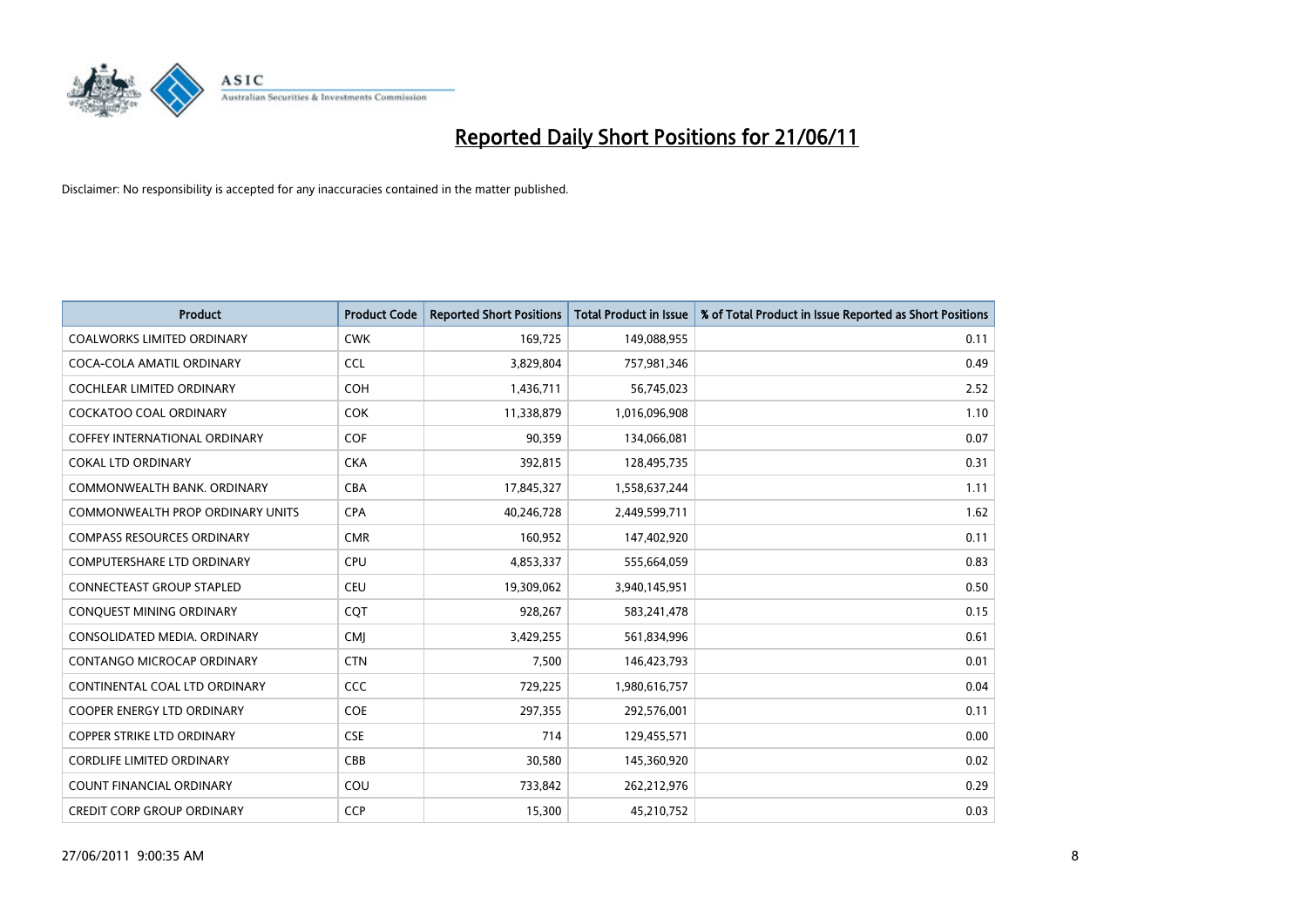

| <b>Product</b>                          | <b>Product Code</b> | <b>Reported Short Positions</b> | Total Product in Issue | % of Total Product in Issue Reported as Short Positions |
|-----------------------------------------|---------------------|---------------------------------|------------------------|---------------------------------------------------------|
| <b>CRESCENT GOLD ORDINARY</b>           | <b>CRE</b>          | 120,000                         | 1,100,789,687          | 0.01                                                    |
| <b>CROMWELL PROP STAPLED SECURITIES</b> | <b>CMW</b>          | 513,821                         | 964,737,315            | 0.05                                                    |
| <b>CROWN LIMITED ORDINARY</b>           | <b>CWN</b>          | 3,629,880                       | 754,131,800            | 0.45                                                    |
| <b>CRUSADER RESOURCES ORDINARY</b>      | CAS                 | 2,275                           | 90,316,040             | 0.00                                                    |
| <b>CSG LIMITED ORDINARY</b>             | CSV                 | 1,078,748                       | 282,567,499            | 0.38                                                    |
| <b>CSL LIMITED ORDINARY</b>             | <b>CSL</b>          | 7,699,375                       | 529,410,353            | 1.40                                                    |
| <b>CSR LIMITED ORDINARY</b>             | <b>CSR</b>          | 14,998,598                      | 506,000,315            | 2.94                                                    |
| <b>CUDECO LIMITED ORDINARY</b>          | CDU                 | 811,695                         | 145,512,643            | 0.55                                                    |
| <b>CUSTOMERS LIMITED ORDINARY</b>       | CUS                 | 154,400                         | 134,869,357            | 0.11                                                    |
| DART ENERGY LTD ORDINARY                | <b>DTE</b>          | 4,158,034                       | 720,674,545            | 0.57                                                    |
| DAVID JONES LIMITED ORDINARY            | <b>DIS</b>          | 33,874,964                      | 520,751,395            | 6.49                                                    |
| <b>DECMIL GROUP LIMITED ORDINARY</b>    | <b>DCG</b>          | 72,856                          | 124,204,568            | 0.06                                                    |
| DEEP YELLOW LIMITED ORDINARY            | <b>DYL</b>          | 105,158                         | 1,127,534,458          | 0.01                                                    |
| DEVINE LIMITED ORDINARY                 | <b>DVN</b>          | 1,000                           | 634,918,223            | 0.00                                                    |
| DEXUS PROPERTY GROUP STAPLED UNITS      | <b>DXS</b>          | 37,376,577                      | 4,839,024,176          | 0.76                                                    |
| DISCOVERY METALS LTD ORDINARY           | <b>DML</b>          | 5,853,390                       | 437,114,481            | 1.33                                                    |
| DOMINO PIZZA ENTERPR ORDINARY           | <b>DMP</b>          | 251,074                         | 68,407,674             | 0.37                                                    |
| DORAY MINERALS LTD ORDINARY             | <b>DRM</b>          | 8,129                           | 61,830,513             | 0.01                                                    |
| DOWNER EDI LIMITED ORDINARY             | <b>DOW</b>          | 5,909,096                       | 429,100,296            | 1.39                                                    |
| DRAGON MINING LTD ORDINARY              | <b>DRA</b>          | 7,295                           | 75,170,613             | 0.01                                                    |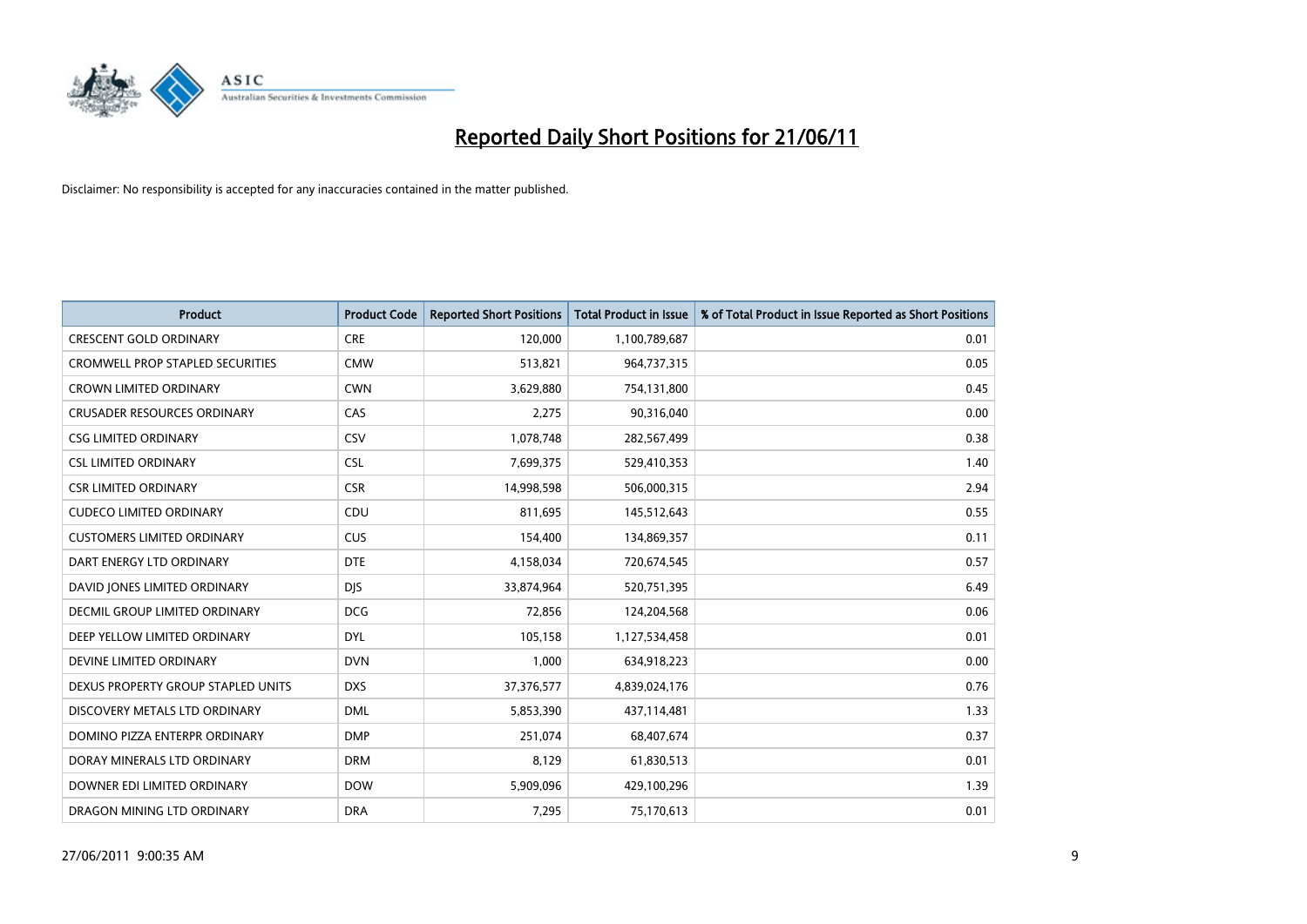

| <b>Product</b>                            | <b>Product Code</b> | <b>Reported Short Positions</b> | <b>Total Product in Issue</b> | % of Total Product in Issue Reported as Short Positions |
|-------------------------------------------|---------------------|---------------------------------|-------------------------------|---------------------------------------------------------|
| DUET GROUP STAPLED US PROHIBIT.           | <b>DUE</b>          | 1,733,556                       | 909,692,991                   | 0.19                                                    |
| DULUXGROUP LIMITED ORDINARY               | <b>DLX</b>          | 6,668,330                       | 367,456,259                   | 1.82                                                    |
| DWS ADVANCED ORDINARY                     | <b>DWS</b>          | 173,224                         | 132,362,763                   | 0.13                                                    |
| EASTERN STAR GAS ORDINARY                 | <b>ESG</b>          | 8,750,377                       | 991,567,041                   | 0.87                                                    |
| ECHO ENTERTAINMENT ORDINARY               | <b>EGP</b>          | 1,928,739                       | 688,019,737                   | 0.28                                                    |
| EDT RETAIL TRUST UNITS                    | <b>EDT</b>          | 99,457                          | 4,700,290,868                 | 0.00                                                    |
| <b>ELDERS LIMITED ORDINARY</b>            | <b>ELD</b>          | 15,254,468                      | 448,598,480                   | 3.38                                                    |
| ELDORADO GOLD CORP CDI 1:1                | EAU                 | 55,369                          | 12,695,323                    | 0.44                                                    |
| ELEMENTAL MINERALS ORDINARY               | <b>ELM</b>          | 69,750                          | 171,284,443                   | 0.04                                                    |
| ELEMENTOS LIMITED ORDINARY                | <b>ELT</b>          | 8                               | 77,068,979                    | 0.00                                                    |
| ELIXIR PETROLEUM LTD ORDINARY             | <b>EXR</b>          | 324,400                         | 188,988,472                   | 0.17                                                    |
| <b>EMECO HOLDINGS ORDINARY</b>            | EHL                 | 1,407,243                       | 631,237,586                   | 0.21                                                    |
| <b>ENERGY RESOURCES ORDINARY 'A'</b>      | <b>ERA</b>          | 5,499,264                       | 190,737,934                   | 2.86                                                    |
| <b>ENERGY WORLD CORPOR, ORDINARY</b>      | <b>EWC</b>          | 21,768,934                      | 1,561,166,672                 | 1.37                                                    |
| <b>ENTEK ENERGY LTD ORDINARY</b>          | ETE                 | 489.903                         | 408,525,909                   | 0.12                                                    |
| <b>ENTELLECT LIMITED ORDINARY</b>         | <b>ESN</b>          | 464,050                         | 87,239,240                    | 0.53                                                    |
| ENVESTRA LIMITED ORDINARY                 | <b>ENV</b>          | 3,598,652                       | 1,468,560,201                 | 0.23                                                    |
| EQUINOX MINERALS LTD CHESS DEPOSITARY INT | EON                 | 357,763                         | 879,495,876                   | 0.03                                                    |
| <b>EUROZ LIMITED ORDINARY</b>             | EZL                 | 84,000                          | 140,623,341                   | 0.06                                                    |
| EVEREST FINANCIAL ORDINARY                | <b>EFG</b>          | 4,300                           | 25,143,824                    | 0.02                                                    |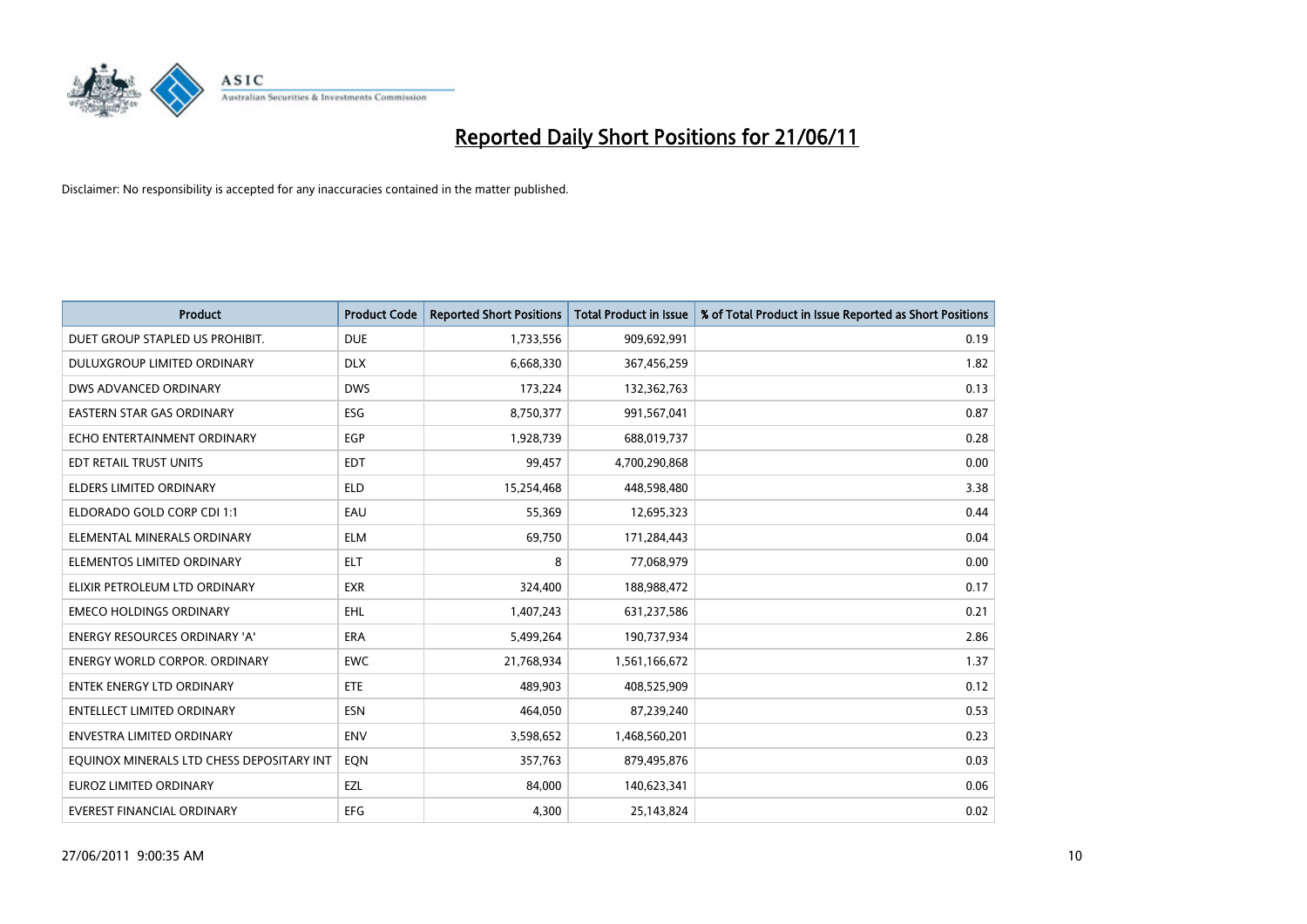

| <b>Product</b>                        | <b>Product Code</b> | <b>Reported Short Positions</b> | <b>Total Product in Issue</b> | % of Total Product in Issue Reported as Short Positions |
|---------------------------------------|---------------------|---------------------------------|-------------------------------|---------------------------------------------------------|
| <b>EXTRACT RESOURCES ORDINARY</b>     | <b>EXT</b>          | 1,119,098                       | 251,191,285                   | 0.42                                                    |
| FAIRFAX MEDIA LTD ORDINARY            | <b>FXI</b>          | 297,117,815                     | 2,351,955,725                 | 12.61                                                   |
| FAR LTD ORDINARY                      | <b>FAR</b>          | 21,000,000                      | 1,245,351,164                 | 1.69                                                    |
| FERRAUS LIMITED ORDINARY              | <b>FRS</b>          | 35,396                          | 249,598,565                   | 0.01                                                    |
| FISHER & PAYKEL APP. ORDINARY         | <b>FPA</b>          | 18,298                          | 724,235,162                   | 0.00                                                    |
| FISHER & PAYKEL H. ORDINARY           | <b>FPH</b>          | 2,385,266                       | 520,473,867                   | 0.46                                                    |
| FKP PROPERTY GROUP STAPLED SECURITIES | <b>FKP</b>          | 21,536,886                      | 1,184,196,147                 | 1.82                                                    |
| FLEETWOOD CORP ORDINARY               | <b>FWD</b>          | 445,127                         | 57,847,937                    | 0.77                                                    |
| FLETCHER BUILDING ORDINARY            | <b>FBU</b>          | 6,162,650                       | 678,573,570                   | 0.92                                                    |
| FLEXIGROUP LIMITED ORDINARY           | <b>FXL</b>          | 78,783                          | 276,292,173                   | 0.03                                                    |
| FLIGHT CENTRE ORDINARY                | <b>FLT</b>          | 4,043,943                       | 99,946,094                    | 4.03                                                    |
| FLINDERS MINES LTD ORDINARY           | <b>FMS</b>          | 21,360,622                      | 1,820,839,571                 | 1.15                                                    |
| <b>FOCUS MINERALS LTD ORDINARY</b>    | <b>FML</b>          | 8,691,805                       | 3,440,515,431                 | 0.25                                                    |
| <b>FORGE GROUP LIMITED ORDINARY</b>   | <b>FGE</b>          | 22,716                          | 82,924,014                    | 0.02                                                    |
| <b>FORTE ENERGY NL ORDINARY</b>       | <b>FTE</b>          | 3,658,986                       | 695,589,311                   | 0.52                                                    |
| FORTESCUE METALS GRP ORDINARY         | <b>FMG</b>          | 26,508,903                      | 3,113,348,659                 | 0.85                                                    |
| <b>FOSTER'S GROUP ORDINARY</b>        | FGL                 | 9,764,015                       | 1,940,894,542                 | 0.49                                                    |
| FTD CORPORATION ORDINARY              | <b>FTD</b>          | 8,088                           | 36,474,593                    | 0.02                                                    |
| <b>FUNTASTIC LIMITED ORDINARY</b>     | <b>FUN</b>          | 322,528                         | 340,997,682                   | 0.09                                                    |
| <b>G.U.D. HOLDINGS ORDINARY</b>       | <b>GUD</b>          | 347,083                         | 69,089,611                    | 0.50                                                    |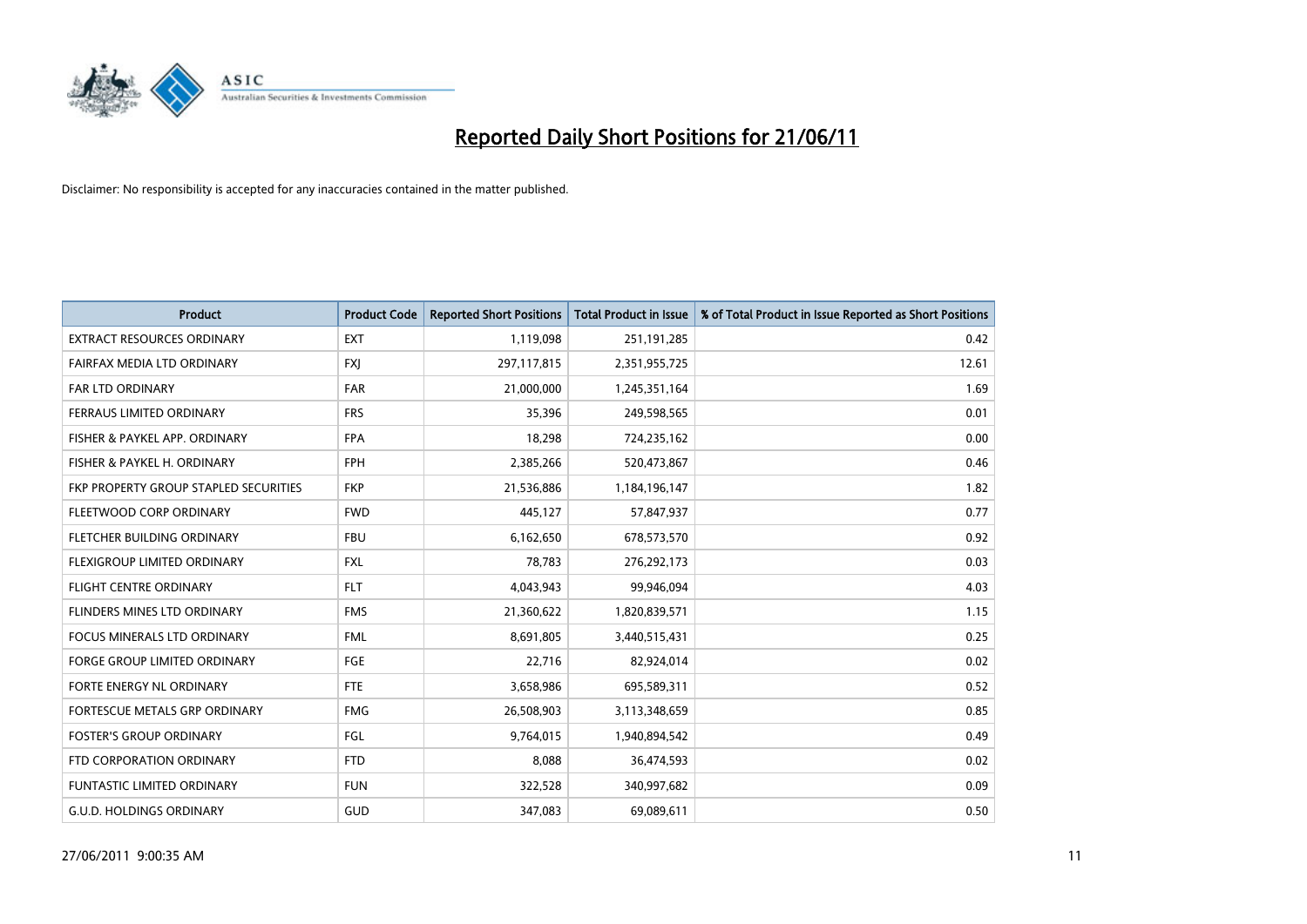

| <b>Product</b>                                   | <b>Product Code</b> | <b>Reported Short Positions</b> | <b>Total Product in Issue</b> | % of Total Product in Issue Reported as Short Positions |
|--------------------------------------------------|---------------------|---------------------------------|-------------------------------|---------------------------------------------------------|
| <b>GALAXY RESOURCES ORDINARY</b>                 | GXY                 | 875,966                         | 323,327,000                   | 0.27                                                    |
| <b>GEODYNAMICS LIMITED ORDINARY</b>              | GDY                 | 438.844                         | 336,892,832                   | 0.14                                                    |
| <b>GINDALBIE METALS LTD ORDINARY</b>             | <b>GBG</b>          | 45,962,633                      | 935,615,590                   | 4.89                                                    |
| <b>GLOBAL MINING ORDINARY</b>                    | <b>GMI</b>          | 8,951                           | 191,820,968                   | 0.00                                                    |
| <b>GLOUCESTER COAL ORDINARY</b>                  | GCL                 | 470.397                         | 165,982,891                   | 0.28                                                    |
| <b>GME RESOURCES LTD ORDINARY</b>                | <b>GME</b>          | 800                             | 322,635,902                   | 0.00                                                    |
| <b>GOLD ONE INT LTD ORDINARY</b>                 | GDO                 | 500.000                         | 808,716,731                   | 0.06                                                    |
| <b>GOLD ROAD RES LTD ORDINARY</b>                | <b>GOR</b>          | 737,604                         | 298,904,971                   | 0.25                                                    |
| <b>GOLDEN WEST RESOURCE ORDINARY</b>             | <b>GWR</b>          | 1,617                           | 192,082,567                   | 0.00                                                    |
| <b>GOODMAN FIELDER, ORDINARY</b>                 | <b>GFF</b>          | 34,251,818                      | 1,380,386,438                 | 2.47                                                    |
| <b>GOODMAN GROUP STAPLED US PROHIBIT.</b>        | <b>GMG</b>          | 18,933,161                      | 7,394,607,411                 | 0.25                                                    |
| <b>GPT GROUP STAPLED SEC.</b>                    | <b>GPT</b>          | 18,438,431                      | 1,855,529,431                 | 0.96                                                    |
| <b>GRAINCORP LIMITED A CLASS ORDINARY</b>        | <b>GNC</b>          | 680.888                         | 198,318,900                   | 0.33                                                    |
| <b>GRANGE RESOURCES, ORDINARY</b>                | <b>GRR</b>          | 128,544                         | 1,153,181,487                 | 0.00                                                    |
| <b>GREENCAP LIMITED ORDINARY</b>                 | GCG                 |                                 | 262,515,385                   | 0.00                                                    |
| <b>GREENLAND MIN EN LTD ORDINARY</b>             | GGG                 | 1,199,742                       | 361,802,020                   | 0.32                                                    |
| <b>GRYPHON MINERALS LTD ORDINARY</b>             | GRY                 | 5,780,635                       | 299,922,058                   | 1.92                                                    |
| <b>GUILDFORD COAL LTD ORDINARY</b>               | <b>GUF</b>          | 301,000                         | 213,532,609                   | 0.14                                                    |
| <b>GUINNESS PEAT GROUP. CHESS DEPOSITARY INT</b> | GPG                 | 1,116,796                       | 296,096,600                   | 0.37                                                    |
| <b>GUIARAT NRE COAL LTD ORDINARY</b>             | <b>GNM</b>          | 34,123                          | 990,955,858                   | 0.00                                                    |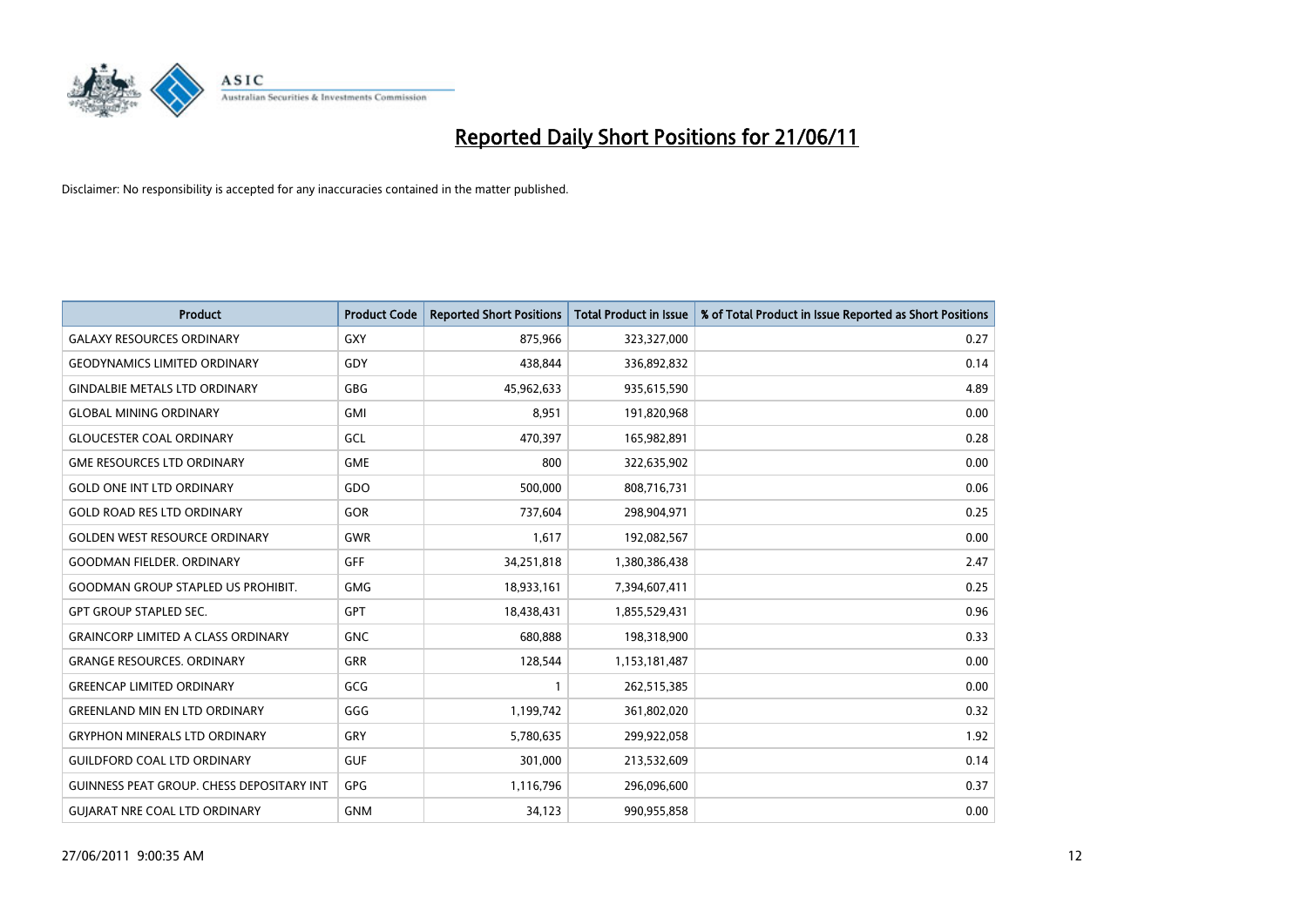

| <b>Product</b>                        | <b>Product Code</b> | <b>Reported Short Positions</b> | <b>Total Product in Issue</b> | % of Total Product in Issue Reported as Short Positions |
|---------------------------------------|---------------------|---------------------------------|-------------------------------|---------------------------------------------------------|
| <b>GUNNS LIMITED ORDINARY</b>         | <b>GNS</b>          | 39,540,461                      | 848,401,559                   | 4.66                                                    |
| <b>GWA GROUP LTD ORDINARY</b>         | <b>GWA</b>          | 7,436,129                       | 301,525,014                   | 2.44                                                    |
| <b>HARVEY NORMAN ORDINARY</b>         | <b>HVN</b>          | 40,338,649                      | 1,062,316,784                 | 3.79                                                    |
| HASTIE GROUP LIMITED ORDINARY         | <b>HST</b>          | 1,501,892                       | 275,748,631                   | 0.53                                                    |
| HASTINGS DIVERSIFIED STAPLED SECURITY | <b>HDF</b>          | 839,912                         | 529,187,294                   | 0.15                                                    |
| <b>HEARTWARE INT INC CDI 35:1</b>     | <b>HIN</b>          | 272,008                         | 48,598,550                    | 0.56                                                    |
| <b>HENDERSON GROUP CDI 1:1</b>        | <b>HGG</b>          | 3,750,501                       | 596,893,247                   | 0.64                                                    |
| HFA HOLDINGS LIMITED ORDINARY         | <b>HFA</b>          | 483,628                         | 117,332,831                   | 0.40                                                    |
| <b>HIGHLANDS PACIFIC ORDINARY</b>     | <b>HIG</b>          | 2,575,654                       | 686,082,148                   | 0.37                                                    |
| HILLGROVE RES LTD ORDINARY            | <b>HGO</b>          | 1,071,044                       | 793,698,575                   | 0.13                                                    |
| HILLS HOLDINGS LTD ORDINARY           | <b>HIL</b>          | 3,980,687                       | 249,139,016                   | 1.60                                                    |
| HORIZON OIL LIMITED ORDINARY          | <b>HZN</b>          | 7,559,432                       | 1,130,811,515                 | 0.67                                                    |
| HUNNU COAL LIMITED ORDINARY           | <b>HUN</b>          | 271,720                         | 212,565,002                   | 0.13                                                    |
| <b>ICON ENERGY LIMITED ORDINARY</b>   | <b>ICN</b>          | 67,000                          | 469,301,394                   | 0.01                                                    |
| <b>IINET LIMITED ORDINARY</b>         | <b>IIN</b>          | 1,161,211                       | 152,160,119                   | 0.75                                                    |
| ILUKA RESOURCES ORDINARY              | ILU                 | 2,708,940                       | 418,700,517                   | 0.65                                                    |
| <b>IMDEX LIMITED ORDINARY</b>         | <b>IMD</b>          | 62,839                          | 199,414,165                   | 0.02                                                    |
| IMF (AUSTRALIA) LTD ORDINARY          | <b>IMF</b>          | 329,821                         | 123,828,193                   | 0.26                                                    |
| IMX RESOURCES LTD ORDINARY            | <b>IXR</b>          | 20,005                          | 262,612,803                   | 0.01                                                    |
| <b>INCITEC PIVOT ORDINARY</b>         | <b>IPL</b>          | 2,310,400                       | 1,628,730,107                 | 0.13                                                    |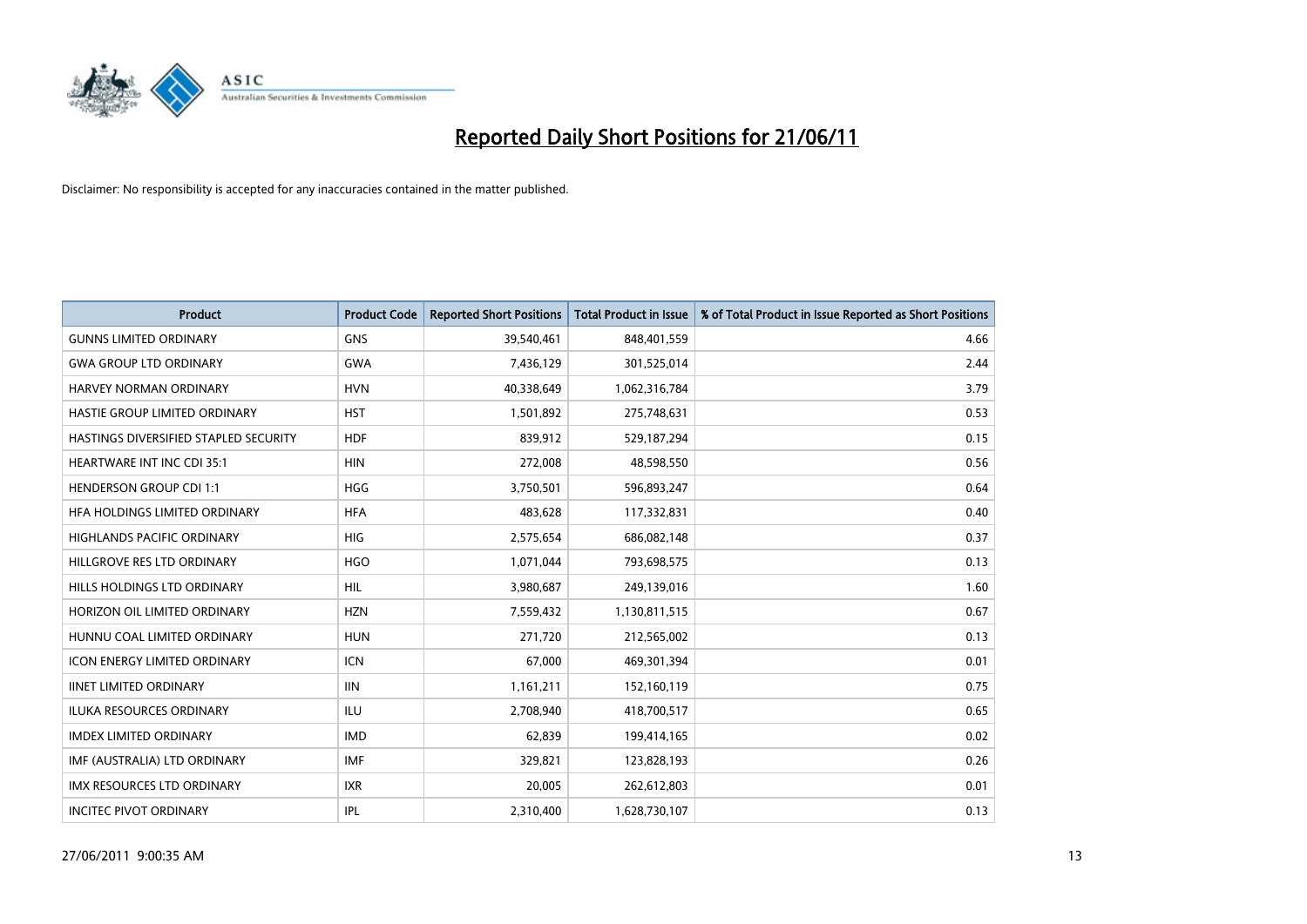

| <b>Product</b>                                | <b>Product Code</b> | <b>Reported Short Positions</b> | Total Product in Issue | % of Total Product in Issue Reported as Short Positions |
|-----------------------------------------------|---------------------|---------------------------------|------------------------|---------------------------------------------------------|
| <b>INDAGO RESOURCES LTD ORDINARY</b>          | <b>IDG</b>          | 8,179                           | 5,914,837              | 0.14                                                    |
| INDEPENDENCE GROUP ORDINARY                   | <b>IGO</b>          | 705,475                         | 202,069,635            | 0.36                                                    |
| <b>INDO MINES LIMITED ORDINARY</b>            | <b>IDO</b>          | 695,241                         | 229,809,304            | 0.31                                                    |
| INDOPHIL RESOURCES ORDINARY                   | <b>IRN</b>          | 6,892,632                       | 895,875,340            | 0.77                                                    |
| <b>INDUSTREA LIMITED ORDINARY</b>             | IDL                 | 1,721,639                       | 364,524,797            | 0.45                                                    |
| <b>INFIGEN ENERGY STAPLED SECURITIES</b>      | <b>IFN</b>          | 3,868,364                       | 762,265,972            | 0.51                                                    |
| ING RE COM GROUP STAPLED SECURITIES           | ILF                 | 9,075                           | 441,029,194            | 0.00                                                    |
| INSURANCE AUSTRALIA ORDINARY                  | <b>IAG</b>          | 5,306,868                       | 2,079,034,021          | 0.27                                                    |
| INT GOLDFIELDS LTD ORDINARY                   | <b>IGS</b>          | 12,197,682                      | 571,520,386            | 2.13                                                    |
| INTEGRA MINING LTD. ORDINARY                  | <b>IGR</b>          | 6,336,982                       | 841,525,727            | 0.77                                                    |
| <b>INTREPID MINES ORDINARY</b>                | <b>IAU</b>          | 2,713,118                       | 520,626,235            | 0.52                                                    |
| <b>INVESTA OFFICE FUND STAPLED SECURITIES</b> | <b>IOF</b>          | 10,345,301                      | 2,729,071,212          | 0.37                                                    |
| <b>INVOCARE LIMITED ORDINARY</b>              | <b>IVC</b>          | 1,275,025                       | 107,912,897            | 1.18                                                    |
| <b>IOOF HOLDINGS LTD ORDINARY</b>             | <b>IFL</b>          | 745,187                         | 229,794,395            | 0.31                                                    |
| <b>IRESS MARKET TECH. ORDINARY</b>            | <b>IRE</b>          | 2,446,995                       | 126,018,142            | 1.94                                                    |
| <b>IRON ORE HOLDINGS ORDINARY</b>             | <b>IOH</b>          | 54,404                          | 166,087,005            | 0.03                                                    |
| ISHARES MSCI AUS 200 ISHARES MSCI AUS 200     | IOZ                 | 10,280                          | 1,950,015              | 0.53                                                    |
| ISHARES S&P 500 CDI 1:1                       | <b>IVV</b>          | 15,921                          | 116,350,000            | 0.01                                                    |
| ISHARES S&P HIGH DIV ISHARES S&P HIGH DIV     | <b>IHD</b>          | 5,208                           | 2,200,055              | 0.24                                                    |
| ISHARES SMALL ORDS ISHARES SMALL ORDS         | <b>ISO</b>          | 179,142                         | 3,900,000              | 4.59                                                    |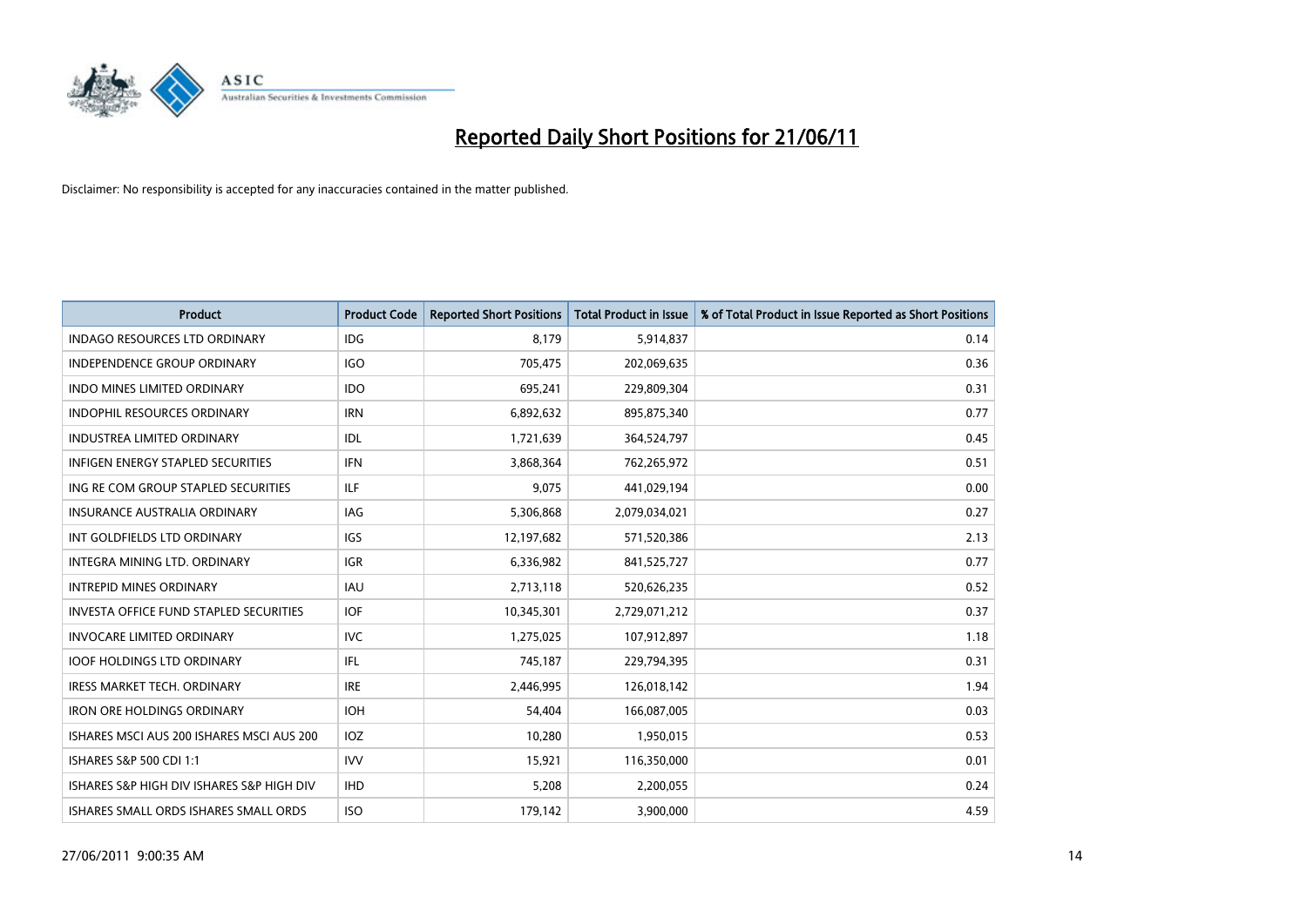

| <b>Product</b>                           | <b>Product Code</b> | <b>Reported Short Positions</b> | <b>Total Product in Issue</b> | % of Total Product in Issue Reported as Short Positions |
|------------------------------------------|---------------------|---------------------------------|-------------------------------|---------------------------------------------------------|
| <b>ISOFT GROUP LIMITED ORDINARY</b>      | <b>ISF</b>          | 6,356,076                       | 1,070,915,673                 | 0.59                                                    |
| IVANHOE AUSTRALIA ORDINARY               | <b>IVA</b>          | 289,587                         | 418,709,553                   | 0.06                                                    |
| JAMES HARDIE INDUST CHESS DEPOSITARY INT | <b>IHX</b>          | 18,460,389                      | 437,311,611                   | 4.21                                                    |
| <b>JAMESON RESOURCES ORDINARY</b>        | <b>JAL</b>          | 1,600,000                       | 95,828,865                    | 1.67                                                    |
| <b>JB HI-FI LIMITED ORDINARY</b>         | <b>IBH</b>          | 13,720,744                      | 98,530,763                    | 13.90                                                   |
| <b>JUPITER MINES ORDINARY</b>            | <b>IMS</b>          | 441,365                         | 1,560,335,037                 | 0.03                                                    |
| <b>KAGARA LTD ORDINARY</b>               | KZL                 | 11,557,557                      | 708,583,836                   | 1.64                                                    |
| KAROON GAS AUSTRALIA ORDINARY            | <b>KAR</b>          | 1,213,900                       | 221,420,769                   | 0.55                                                    |
| KASBAH RESOURCES ORDINARY                | KAS                 | 107,007                         | 364,262,596                   | 0.03                                                    |
| KATHMANDU HOLD LTD ORDINARY              | <b>KMD</b>          | 903,830                         | 200,000,000                   | 0.43                                                    |
| <b>KEYBRIDGE CAPITAL ORDINARY</b>        | <b>KBC</b>          | 5,999                           | 172,070,564                   | 0.00                                                    |
| KIMBERLEY METALS LTD ORDINARY            | <b>KBL</b>          | 1,820                           | 161,976,319                   | 0.00                                                    |
| KINGSGATE CONSOLID. ORDINARY             | <b>KCN</b>          | 3,335,229                       | 135,274,830                   | 2.44                                                    |
| KINGSROSE MINING LTD ORDINARY            | <b>KRM</b>          | 1,199,982                       | 264,223,455                   | 0.45                                                    |
| LEIGHTON HOLDINGS ORDINARY               | LEI                 | 6,276,607                       | 336,515,596                   | 1.85                                                    |
| LEND LEASE GROUP UNIT/ORD STAPLED        | LLC                 | 3,010,881                       | 570,915,669                   | 0.52                                                    |
| LINC ENERGY LTD ORDINARY                 | <b>LNC</b>          | 6,028,063                       | 503,418,900                   | 1.19                                                    |
| LIQUEFIED NATURAL ORDINARY               | LNG                 | 335,739                         | 214,449,015                   | 0.16                                                    |
| LYNAS CORPORATION ORDINARY               | <b>LYC</b>          | 59,634,687                      | 1,713,546,913                 | 3.49                                                    |
| M2 TELECOMMUNICATION ORDINARY            | <b>MTU</b>          | 171,169                         | 123,616,285                   | 0.14                                                    |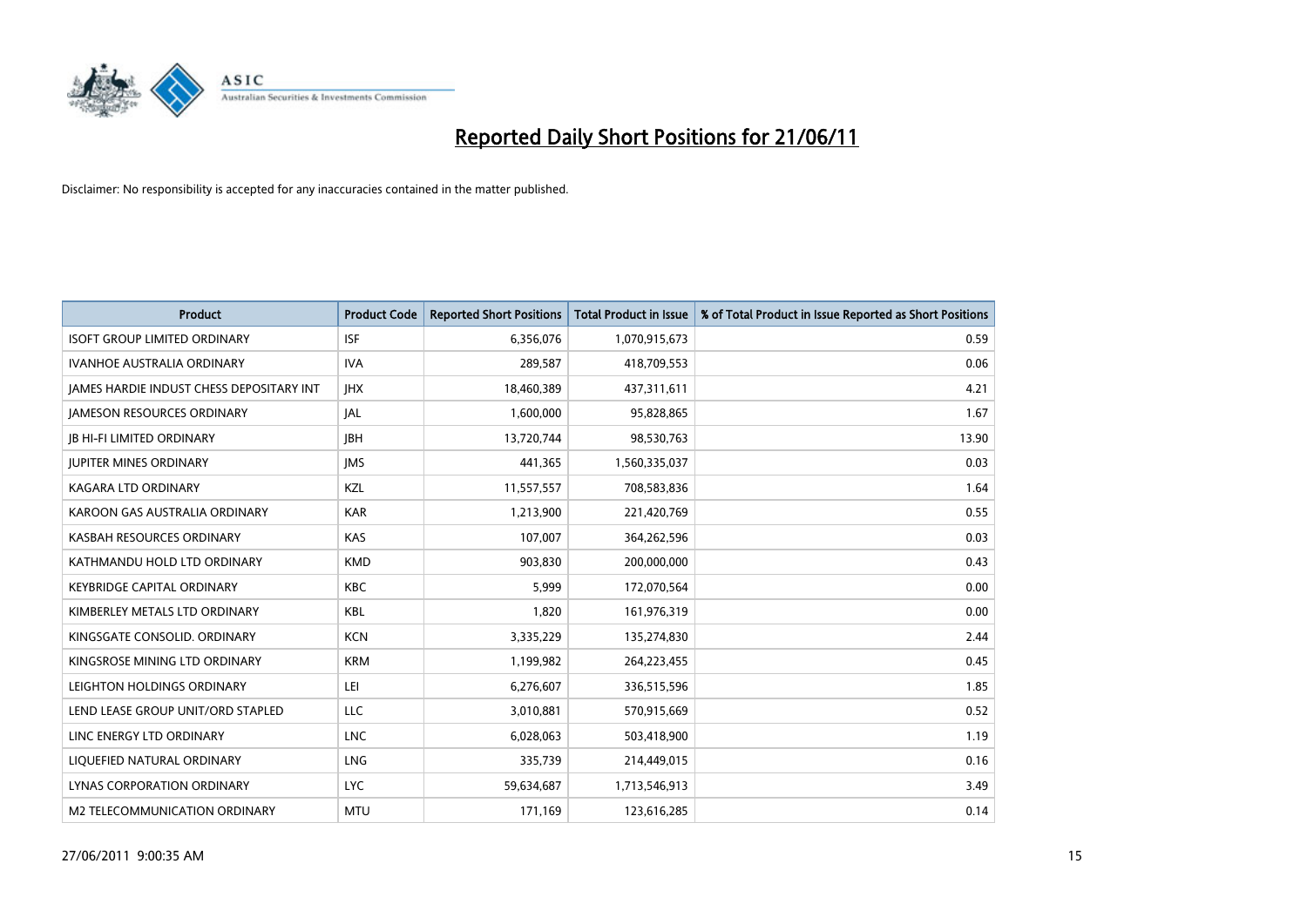

| <b>Product</b>                        | <b>Product Code</b> | <b>Reported Short Positions</b> | Total Product in Issue | % of Total Product in Issue Reported as Short Positions |
|---------------------------------------|---------------------|---------------------------------|------------------------|---------------------------------------------------------|
| <b>MACA LIMITED ORDINARY</b>          | <b>MLD</b>          | 41,607                          | 150,000,000            | 0.02                                                    |
| MACARTHUR COAL ORDINARY               | <b>MCC</b>          | 4,177,229                       | 302,092,343            | 1.39                                                    |
| <b>MACMAHON HOLDINGS ORDINARY</b>     | <b>MAH</b>          | 8,818,006                       | 733,711,705            | 1.21                                                    |
| MACQ ATLAS ROADS GRP ORDINARY STAPLED | <b>MOA</b>          | 6,374,572                       | 452,345,907            | 1.41                                                    |
| MACQUARIE GROUP LTD ORDINARY          | MQG                 | 5,849,816                       | 346,857,552            | 1.65                                                    |
| MAGMA METALS LTD. ORDINARY            | <b>MMW</b>          | 500                             | 267,040,923            | 0.00                                                    |
| MAP GROUP STAPLED US PROHIBIT.        | <b>MAP</b>          | 10,516,251                      | 1,861,210,782          | 0.54                                                    |
| MARENGO MINING ORDINARY               | <b>MGO</b>          | 244,632                         | 995,068,613            | 0.02                                                    |
| <b>MATRIX C &amp; E LTD ORDINARY</b>  | <b>MCE</b>          | 33,393                          | 77,081,507             | 0.03                                                    |
| MAYNE PHARMA LTD ORDINARY             | <b>MYX</b>          | 467                             | 151,778,700            | 0.00                                                    |
| MCMILLAN SHAKESPEARE ORDINARY         | <b>MMS</b>          | 56,841                          | 68,081,810             | 0.07                                                    |
| MCPHERSON'S LTD ORDINARY              | <b>MCP</b>          | 218,133                         | 72,401,758             | 0.30                                                    |
| MEDUSA MINING LTD ORDINARY            | <b>MML</b>          | 1,535,937                       | 188,233,911            | 0.81                                                    |
| MELBOURNE IT LIMITED ORDINARY         | MLB                 | 165,770                         | 80,662,621             | 0.21                                                    |
| MEO AUSTRALIA LTD ORDINARY            | <b>MEO</b>          | 4,107,092                       | 539,913,260            | 0.75                                                    |
| <b>MERMAID MARINE ORDINARY</b>        | <b>MRM</b>          | 2,200,887                       | 215,376,756            | 1.02                                                    |
| MESOBLAST LIMITED ORDINARY            | <b>MSB</b>          | 1,695,583                       | 279,733,562            | 0.61                                                    |
| METALS X LIMITED ORDINARY             | <b>MLX</b>          | 746,414                         | 1,365,661,782          | 0.06                                                    |
| METCASH LIMITED ORDINARY              | <b>MTS</b>          | 25,831,503                      | 768,853,924            | 3.35                                                    |
| METGASCO LIMITED ORDINARY             | <b>MEL</b>          | 363,631                         | 252,710,972            | 0.14                                                    |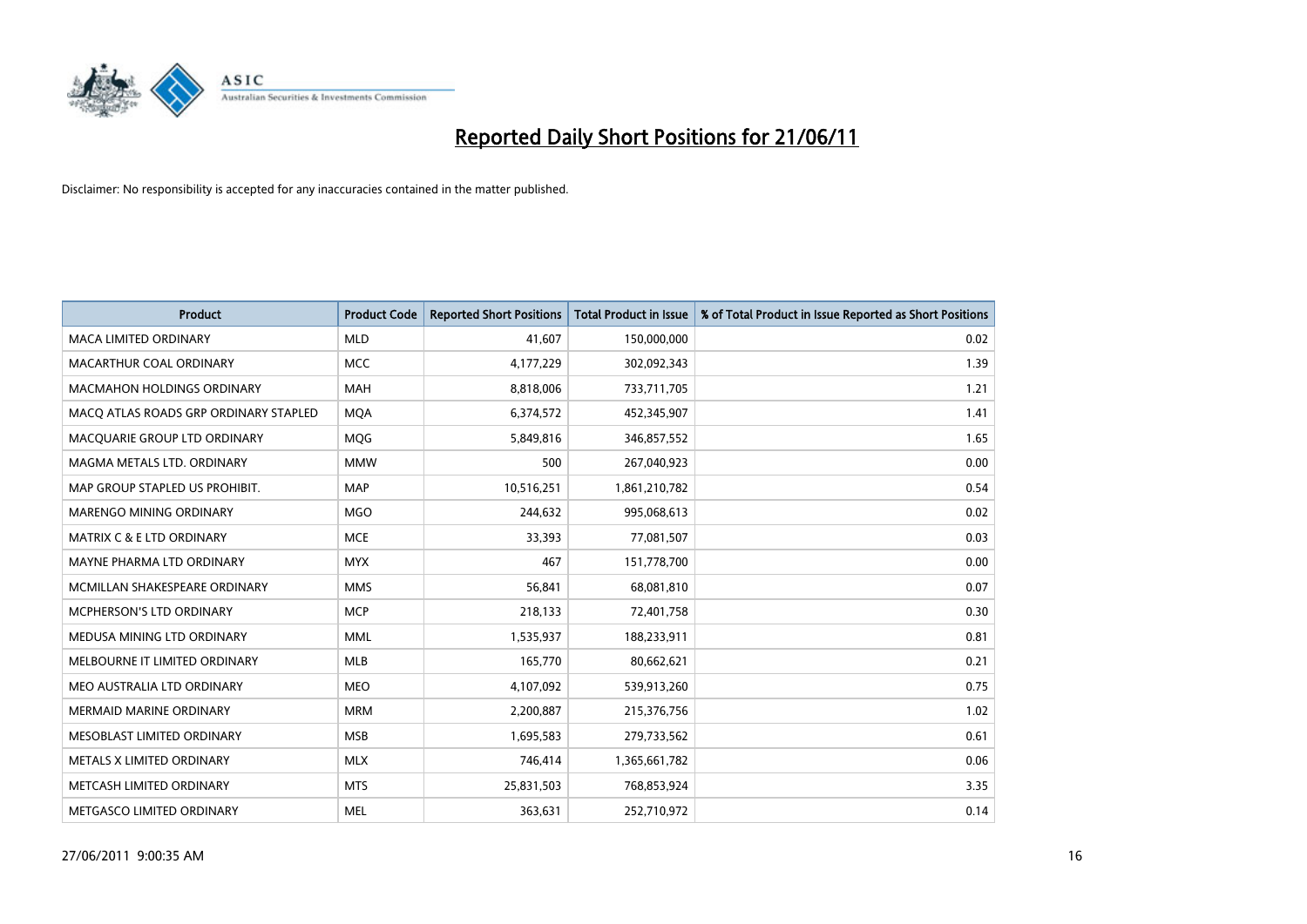

| <b>Product</b>                    | <b>Product Code</b> | <b>Reported Short Positions</b> | <b>Total Product in Issue</b> | % of Total Product in Issue Reported as Short Positions |
|-----------------------------------|---------------------|---------------------------------|-------------------------------|---------------------------------------------------------|
| METMINCO LIMITED ORDINARY         | <b>MNC</b>          | 1,949,801                       | 1,462,616,146                 | 0.12                                                    |
| MHM METALS LIMITED ORDINARY       | <b>MHM</b>          | 69,263                          | 101,540,410                   | 0.07                                                    |
| MICLYN EXP OFFSHR ORDINARY        | <b>MIO</b>          | 688,455                         | 274,618,684                   | 0.25                                                    |
| MINARA RESOURCES ORDINARY         | <b>MRE</b>          | 10,467,469                      | 1,169,424,487                 | 0.89                                                    |
| MINCOR RESOURCES NL ORDINARY      | <b>MCR</b>          | 1,690,230                       | 200,608,804                   | 0.82                                                    |
| MINEMAKERS LIMITED ORDINARY       | <b>MAK</b>          | 44,227                          | 227,003,950                   | 0.02                                                    |
| MINERAL DEPOSITS ORDINARY         | <b>MDL</b>          | 467,785                         | 60,768,582                    | 0.77                                                    |
| MINERAL RESOURCES. ORDINARY       | <b>MIN</b>          | 904,347                         | 169,168,017                   | 0.53                                                    |
| MIRABELA NICKEL LTD ORDINARY      | <b>MBN</b>          | 11,236,619                      | 491,561,237                   | 2.27                                                    |
| MIRVAC GROUP STAPLED SECURITIES   | <b>MGR</b>          | 34,736,233                      | 3,416,924,188                 | 1.00                                                    |
| MISSION NEWENERGY ORDINARY        | <b>MBT</b>          | 2,200                           | 8,512,179                     | 0.03                                                    |
| MOLOPO ENERGY LTD ORDINARY        | <b>MPO</b>          | 1,495,622                       | 250,852,322                   | 0.58                                                    |
| MOLY MINES LIMITED ORDINARY       | <b>MOL</b>          | 48,000                          | 384,893,989                   | 0.01                                                    |
| MONADELPHOUS GROUP ORDINARY       | <b>MND</b>          | 659,026                         | 87,576,827                    | 0.76                                                    |
| MORTGAGE CHOICE LTD ORDINARY      | <b>MOC</b>          | 23,932                          | 119,948,255                   | 0.02                                                    |
| MOUNT GIBSON IRON ORDINARY        | <b>MGX</b>          | 6,106,161                       | 1,082,570,693                 | 0.54                                                    |
| MSF SUGAR LIMITED ORDINARY        | <b>MSF</b>          | 19,208                          | 69,165,378                    | 0.03                                                    |
| MULTIPLEX SITES SITES             | <b>MXUPA</b>        | 177                             | 4,500,000                     | 0.00                                                    |
| MURCHISON METALS LTD ORDINARY     | <b>MMX</b>          | 16,370,359                      | 435,884,268                   | 3.78                                                    |
| <b>MYER HOLDINGS LTD ORDINARY</b> | <b>MYR</b>          | 19,605,143                      | 582,947,884                   | 3.36                                                    |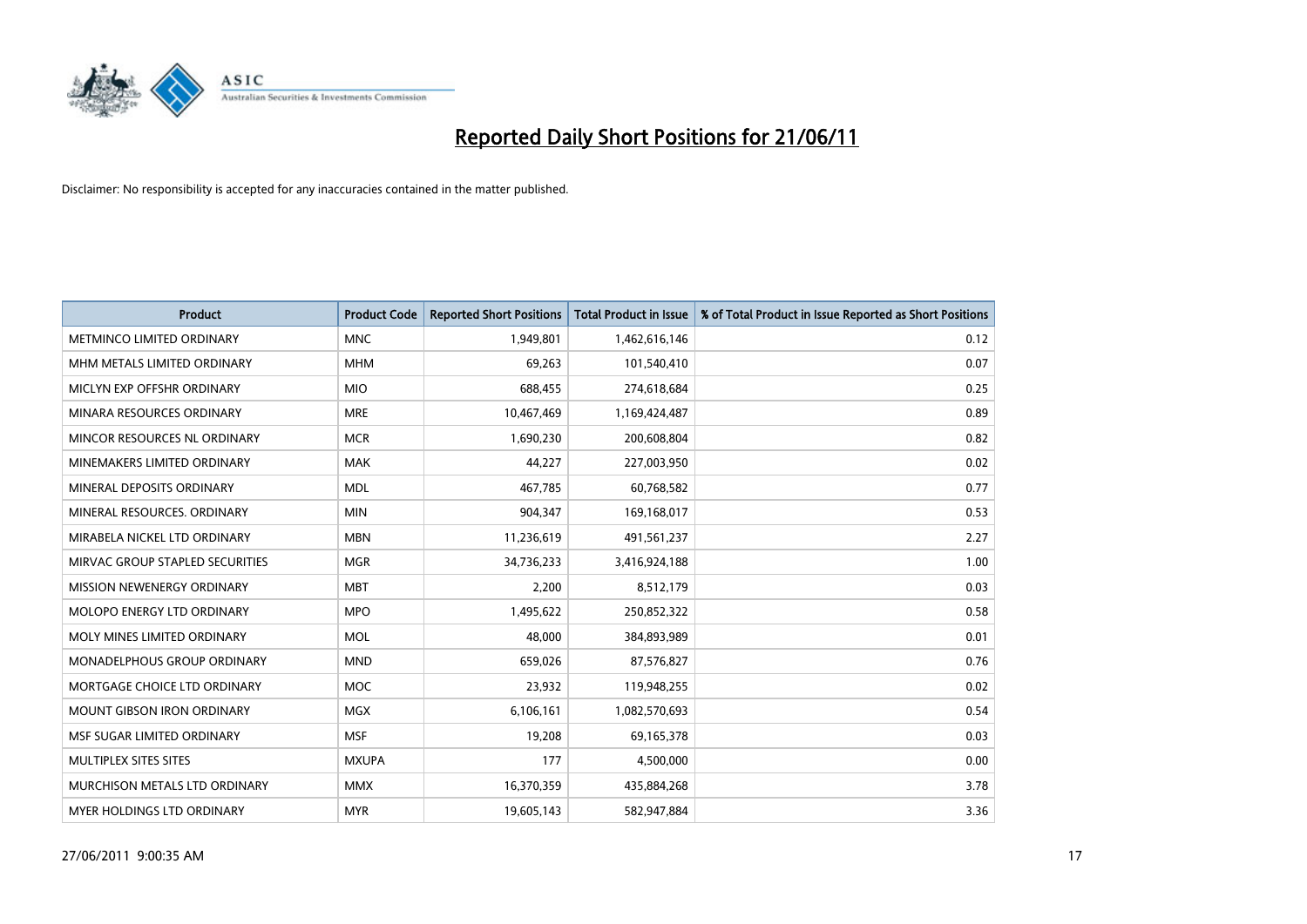

| <b>Product</b>                  | <b>Product Code</b> | <b>Reported Short Positions</b> | Total Product in Issue | % of Total Product in Issue Reported as Short Positions |
|---------------------------------|---------------------|---------------------------------|------------------------|---------------------------------------------------------|
| <b>MYSTATE LIMITED ORDINARY</b> | <b>MYS</b>          | 1,400                           | 67,439,158             | 0.00                                                    |
| NANOSONICS LIMITED ORDINARY     | <b>NAN</b>          | 3,140                           | 230,490,585            | 0.00                                                    |
| NATIONAL AUST. BANK ORDINARY    | <b>NAB</b>          | 16,942,169                      | 2,169,819,076          | 0.76                                                    |
| NATURAL FUEL LIMITED ORDINARY   | <b>NFL</b>          |                                 | 721,912                | 0.00                                                    |
| NAVIGATOR RESOURCES ORDINARY    | <b>NAV</b>          | 500                             | 465,790,327            | 0.00                                                    |
| NAVITAS LIMITED ORDINARY        | <b>NVT</b>          | 3,558,920                       | 375,230,115            | 0.96                                                    |
| NEPTUNE MARINE ORDINARY         | <b>NMS</b>          | 955,251                         | 1,747,612,299          | 0.05                                                    |
| NEW HOPE CORPORATION ORDINARY   | <b>NHC</b>          | 1,151,222                       | 830,230,549            | 0.13                                                    |
| NEWCREST MINING ORDINARY        | <b>NCM</b>          | 2,918,955                       | 765,407,334            | 0.37                                                    |
| NEWS CORP A NON-VOTING CDI      | <b>NWSLV</b>        | 1,001,975                       | 1,829,817,184          | 0.05                                                    |
| NEWS CORP B VOTING CDI          | <b>NWS</b>          | 2,377,546                       | 798,520,953            | 0.28                                                    |
| NEXBIS LIMITED ORDINARY         | <b>NBS</b>          | 142,233                         | 798,356,704            | 0.02                                                    |
| NEXUS ENERGY LIMITED ORDINARY   | <b>NXS</b>          | 16,176,609                      | 1,326,337,066          | 1.21                                                    |
| NIB HOLDINGS LIMITED ORDINARY   | <b>NHF</b>          | 7,471                           | 466,765,752            | 0.00                                                    |
| NICK SCALI LIMITED ORDINARY     | <b>NCK</b>          | 35,846                          | 81,000,000             | 0.04                                                    |
| NIDO PETROLEUM ORDINARY         | <b>NDO</b>          | 1,817,395                       | 1,389,163,151          | 0.12                                                    |
| NKWE PLATINUM 10C US COMMON     | <b>NKP</b>          | 158,349                         | 559,651,184            | 0.03                                                    |
| NOBLE MINERAL RES ORDINARY      | <b>NMG</b>          | 2,937,936                       | 391,336,828            | 0.75                                                    |
| NORTHERN CREST ORDINARY         | <b>NOC</b>          | 9,097                           | 133,484,723            | 0.01                                                    |
| NORTHERN IRON LTD ORDINARY      | <b>NFE</b>          | 1,138,770                       | 336,084,863            | 0.33                                                    |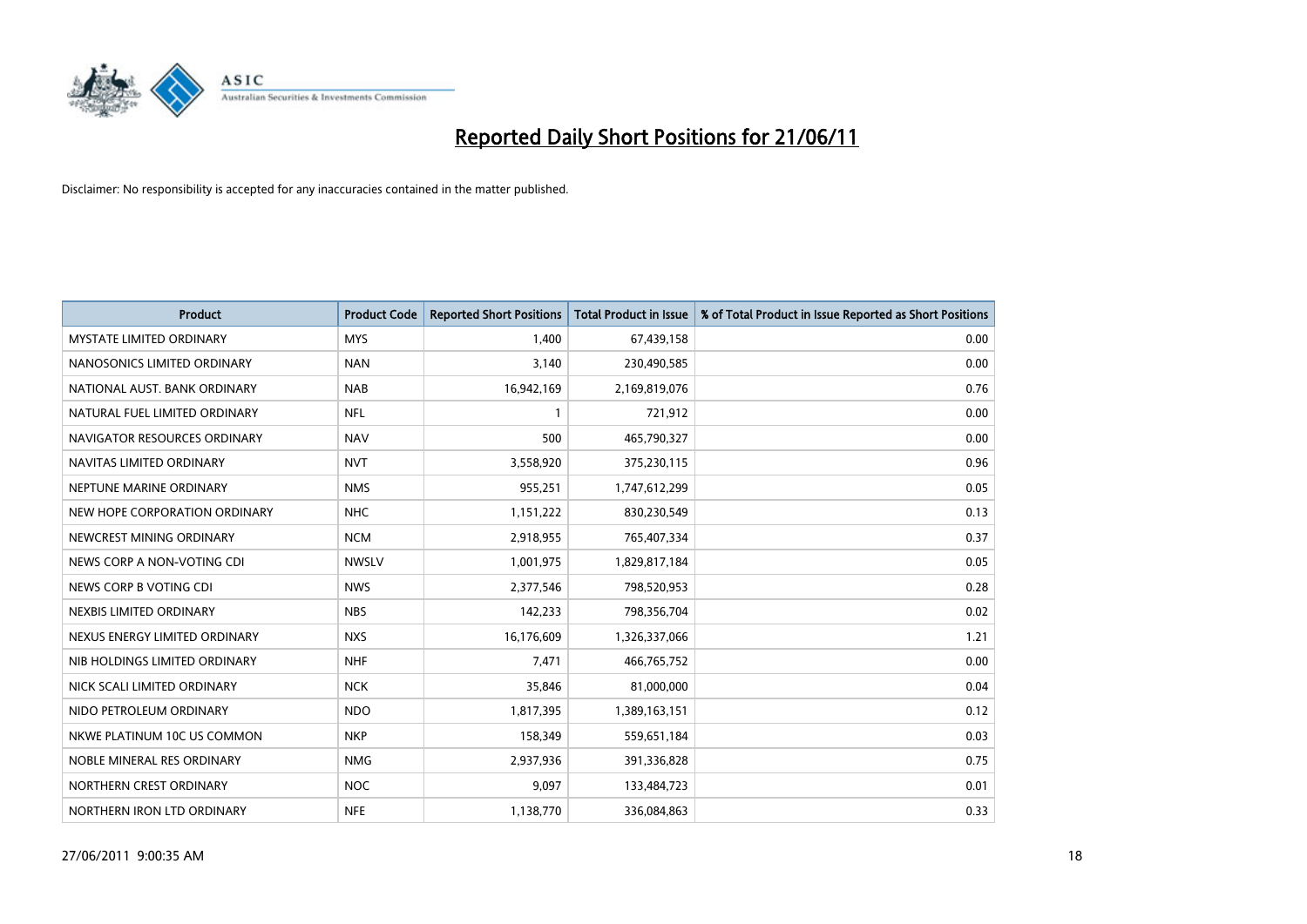

| <b>Product</b>                        | <b>Product Code</b> | <b>Reported Short Positions</b> | <b>Total Product in Issue</b> | % of Total Product in Issue Reported as Short Positions |
|---------------------------------------|---------------------|---------------------------------|-------------------------------|---------------------------------------------------------|
| NRW HOLDINGS LIMITED ORDINARY         | <b>NWH</b>          | 642,768                         | 278,888,011                   | 0.23                                                    |
| NUCOAL RESOURCES NL ORDINARY          | <b>NCR</b>          | 240,751                         | 437,193,340                   | 0.06                                                    |
| NUFARM LIMITED ORDINARY               | <b>NUF</b>          | 5,730,620                       | 261,833,005                   | 2.17                                                    |
| OAKTON LIMITED ORDINARY               | OKN                 | 667,233                         | 93,800,235                    | 0.70                                                    |
| OCEANAGOLD CORP. CHESS DEPOSITARY INT | <b>OGC</b>          | 935,448                         | 262,550,386                   | 0.35                                                    |
| OCEANIA CAPITAL LTD ORDINARY          | <b>OCP</b>          | 2,500                           | 91,921,295                    | 0.00                                                    |
| OIL SEARCH LTD ORDINARY               | OSH                 | 10,198,589                      | 1,320,648,378                 | 0.78                                                    |
| OM HOLDINGS LIMITED ORDINARY          | <b>OMH</b>          | 9,003,600                       | 504,105,150                   | 1.78                                                    |
| <b>ONESTEEL LIMITED ORDINARY</b>      | OST                 | 27,533,214                      | 1,338,106,652                 | 2.03                                                    |
| ORICA LIMITED ORDINARY                | ORI                 | 2,760,594                       | 363,223,767                   | 0.74                                                    |
| ORIGIN ENERGY ORDINARY                | <b>ORG</b>          | 2,341,981                       | 1,064,507,259                 | 0.19                                                    |
| OROCOBRE LIMITED ORDINARY             | <b>ORE</b>          | 176,243                         | 102,813,894                   | 0.17                                                    |
| OROTONGROUP LIMITED ORDINARY          | <b>ORL</b>          | 5,935                           | 40,880,902                    | 0.01                                                    |
| OTTO ENERGY LIMITED ORDINARY          | <b>OEL</b>          | 109,204                         | 1,134,540,071                 | 0.01                                                    |
| OZ MINERALS ORDINARY                  | OZL                 | 5,980,508                       | 323,877,514                   | 1.84                                                    |
| PACIFIC BRANDS ORDINARY               | <b>PBG</b>          | 9,407,622                       | 931,386,248                   | 1.02                                                    |
| PALADIN ENERGY LTD ORDINARY           | <b>PDN</b>          | 13,341,290                      | 777,698,217                   | 1.70                                                    |
| PANAUST LIMITED ORDINARY              | <b>PNA</b>          | 9,317,085                       | 593,651,483                   | 1.58                                                    |
| PANORAMIC RESOURCES ORDINARY          | PAN                 | 1,378,931                       | 207,050,710                   | 0.67                                                    |
| PAPERLINX LIMITED ORDINARY            | <b>PPX</b>          | 12,869,870                      | 603,580,761                   | 2.15                                                    |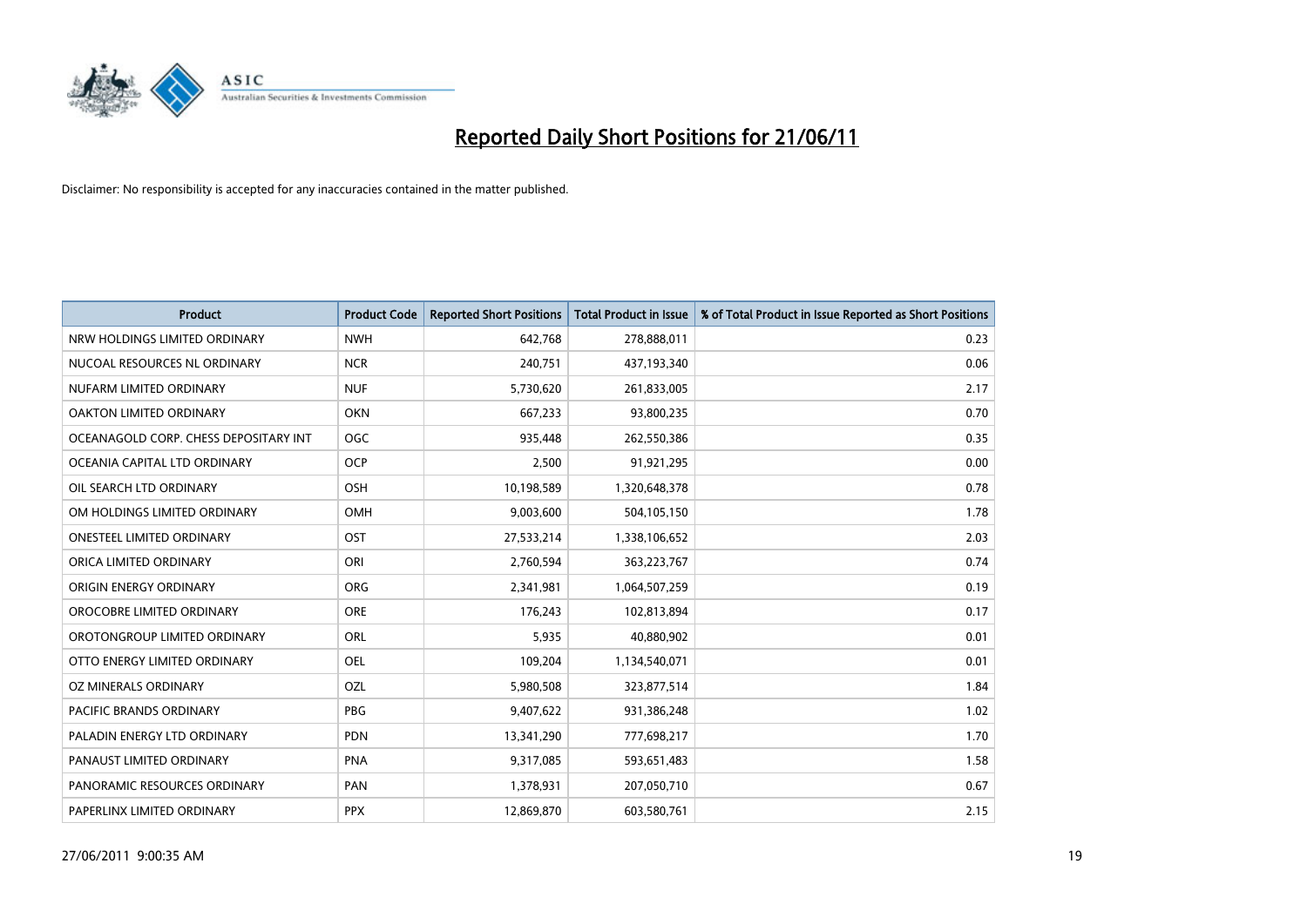

| <b>Product</b>                | <b>Product Code</b> | <b>Reported Short Positions</b> | Total Product in Issue | % of Total Product in Issue Reported as Short Positions |
|-------------------------------|---------------------|---------------------------------|------------------------|---------------------------------------------------------|
| PAPILLON RES LTD ORDINARY     | PIR                 | 150,000                         | 202,426,127            | 0.07                                                    |
| PATTIES FOODS LTD ORDINARY    | PFL                 |                                 | 138,989,223            | 0.00                                                    |
| PEET LIMITED ORDINARY         | <b>PPC</b>          | 116,383                         | 303,854,244            | 0.04                                                    |
| PENINSULA ENERGY LTD ORDINARY | <b>PEN</b>          | 26,000                          | 2,093,420,252          | 0.00                                                    |
| PERILYA LIMITED ORDINARY      | PEM                 | 568,884                         | 526,075,563            | 0.12                                                    |
| PERPETUAL LIMITED ORDINARY    | PPT                 | 2,645,970                       | 44,669,352             | 5.93                                                    |
| PERSEUS MINING LTD ORDINARY   | PRU                 | 5,434,548                       | 425,017,088            | 1.28                                                    |
| PETSEC ENERGY ORDINARY        | <b>PSA</b>          | 223,332                         | 231,283,622            | 0.10                                                    |
| PHARMAXIS LTD ORDINARY        | <b>PXS</b>          | 2,072,488                       | 228,290,309            | 0.89                                                    |
| PHOTON GROUP LTD ORDINARY     | <b>PGA</b>          | 250,510                         | 1,540,886,866          | 0.02                                                    |
| PLATINUM ASSET ORDINARY       | <b>PTM</b>          | 8,832,971                       | 561,347,878            | 1.57                                                    |
| PLATINUM AUSTRALIA ORDINARY   | <b>PLA</b>          | 5,416,614                       | 392,430,039            | 1.38                                                    |
| PLATINUM CAPITAL LTD ORDINARY | <b>PMC</b>          |                                 | 164,959,410            | 0.00                                                    |
| PLUTON RESOURCES ORDINARY     | <b>PLV</b>          | 161,136                         | 187,026,448            | 0.08                                                    |
| PMP LIMITED ORDINARY          | PMP                 | 57,281                          | 330,019,067            | 0.01                                                    |
| PORT BOUVARD LIMITED ORDINARY | PBD                 | 6,754                           | 593,868,295            | 0.00                                                    |
| PRANA BIOTECHNOLOGY ORDINARY  | PBT                 | 862,750                         | 269,292,203            | 0.32                                                    |
| PREMIER INVESTMENTS ORDINARY  | <b>PMV</b>          | 643,619                         | 155,062,831            | 0.40                                                    |
| PRIMARY HEALTH CARE ORDINARY  | <b>PRY</b>          | 9,381,337                       | 497,409,803            | 1.88                                                    |
| PRIME MEDIA GRP LTD ORDINARY  | PRT                 | 2                               | 366,330,303            | 0.00                                                    |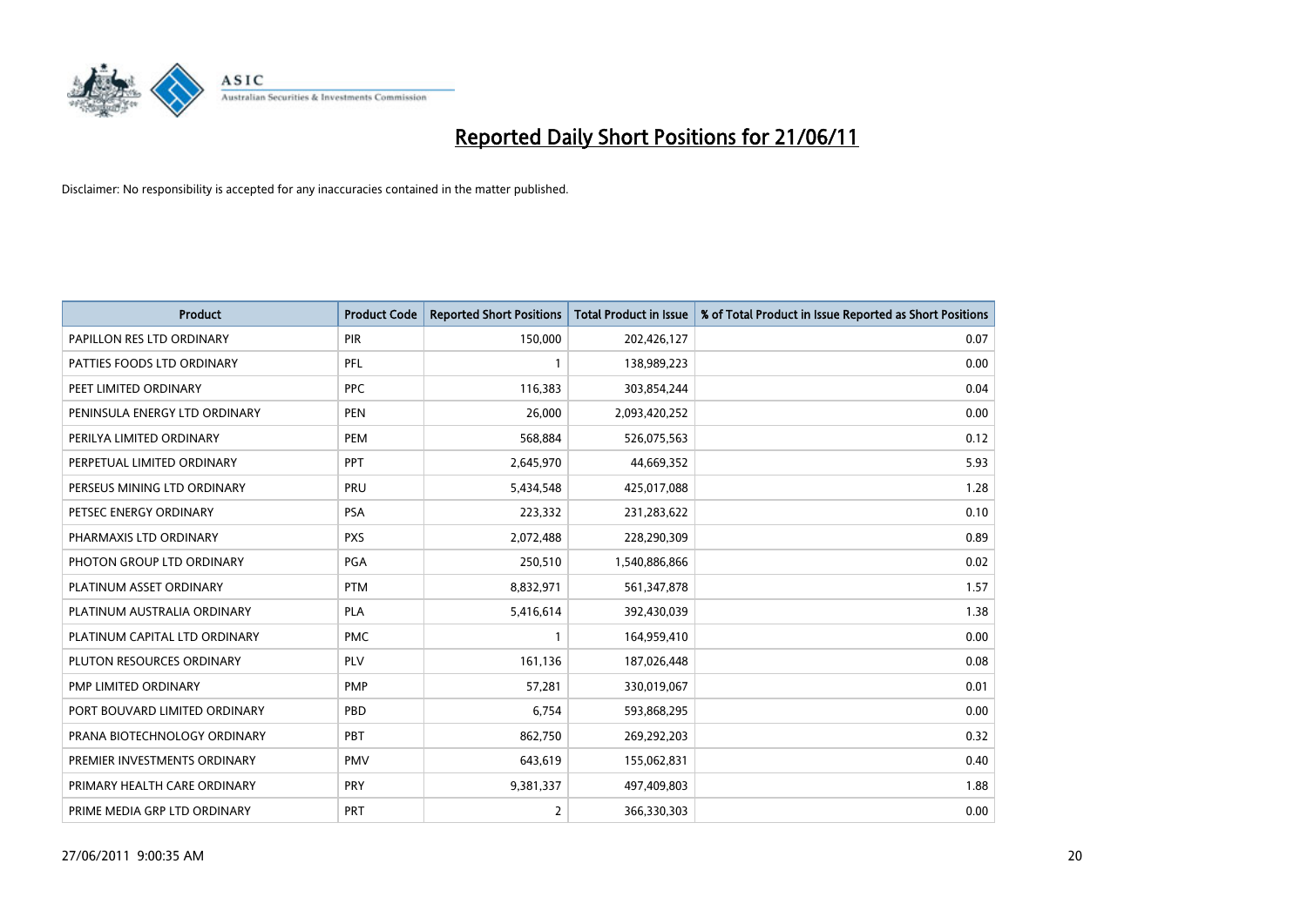

| <b>Product</b>                       | <b>Product Code</b> | <b>Reported Short Positions</b> | Total Product in Issue | % of Total Product in Issue Reported as Short Positions |
|--------------------------------------|---------------------|---------------------------------|------------------------|---------------------------------------------------------|
| PRIMEAG AUSTRALIA ORDINARY           | PAG                 | 100,000                         | 150,569,976            | 0.07                                                    |
| PROGEN PHARMACEUTIC ORDINARY         | PGL                 | 151,596                         | 24,709,097             | 0.61                                                    |
| PROGRAMMED ORDINARY                  | <b>PRG</b>          | 417,456                         | 118,169,908            | 0.34                                                    |
| PSIVIDA CORP CDI 1:1                 | <b>PVA</b>          | 6,878                           | 8,891,730              | 0.08                                                    |
| <b>QANTAS AIRWAYS ORDINARY</b>       | QAN                 | 27,255,510                      | 2,265,123,620          | 1.20                                                    |
| OBE INSURANCE GROUP ORDINARY         | <b>OBE</b>          | 20,669,565                      | 1,092,654,587          | 1.86                                                    |
| OR NATIONAL LIMITED ORDINARY         | <b>ORN</b>          | 16,977,353                      | 2,440,000,000          | 0.69                                                    |
| ORXPHARMA LTD ORDINARY               | <b>ORX</b>          | 17,180                          | 125,824,127            | 0.01                                                    |
| <b>QUBE LOGISTICS ORDINARY UNITS</b> | <b>QUB</b>          | 19,687,123                      | 610,839,329            | 3.22                                                    |
| RAMELIUS RESOURCES ORDINARY          | <b>RMS</b>          | 6,393,980                       | 291,767,215            | 2.19                                                    |
| RAMSAY HEALTH CARE ORDINARY          | <b>RHC</b>          | 1,725,445                       | 202,081,252            | 0.85                                                    |
| <b>RCR TOMLINSON ORDINARY</b>        | <b>RCR</b>          | 68,072                          | 131,985,172            | 0.05                                                    |
| <b>REA GROUP ORDINARY</b>            | <b>REA</b>          | 79,805                          | 130,401,680            | 0.05                                                    |
| <b>RECKON LIMITED ORDINARY</b>       | <b>RKN</b>          | 16,913                          | 133,384,060            | 0.02                                                    |
| <b>RED FORK ENERGY ORDINARY</b>      | <b>RFE</b>          | 18,727                          | 269,769,853            | 0.00                                                    |
| REDBANK ENERGY LTD ORDINARY          | <b>AEI</b>          | 13                              | 786,287                | 0.00                                                    |
| REDFLEX HOLDINGS ORDINARY            | <b>RDF</b>          | 16,065                          | 110,345,599            | 0.01                                                    |
| REED RESOURCES LTD ORDINARY          | <b>RDR</b>          | 530,541                         | 262,237,201            | 0.20                                                    |
| <b>REGIS RESOURCES ORDINARY</b>      | <b>RRL</b>          | 2,906,134                       | 431,333,086            | 0.66                                                    |
| RESMED INC CDI 10:1                  | <b>RMD</b>          | 16,093,155                      | 1,545,678,330          | 1.03                                                    |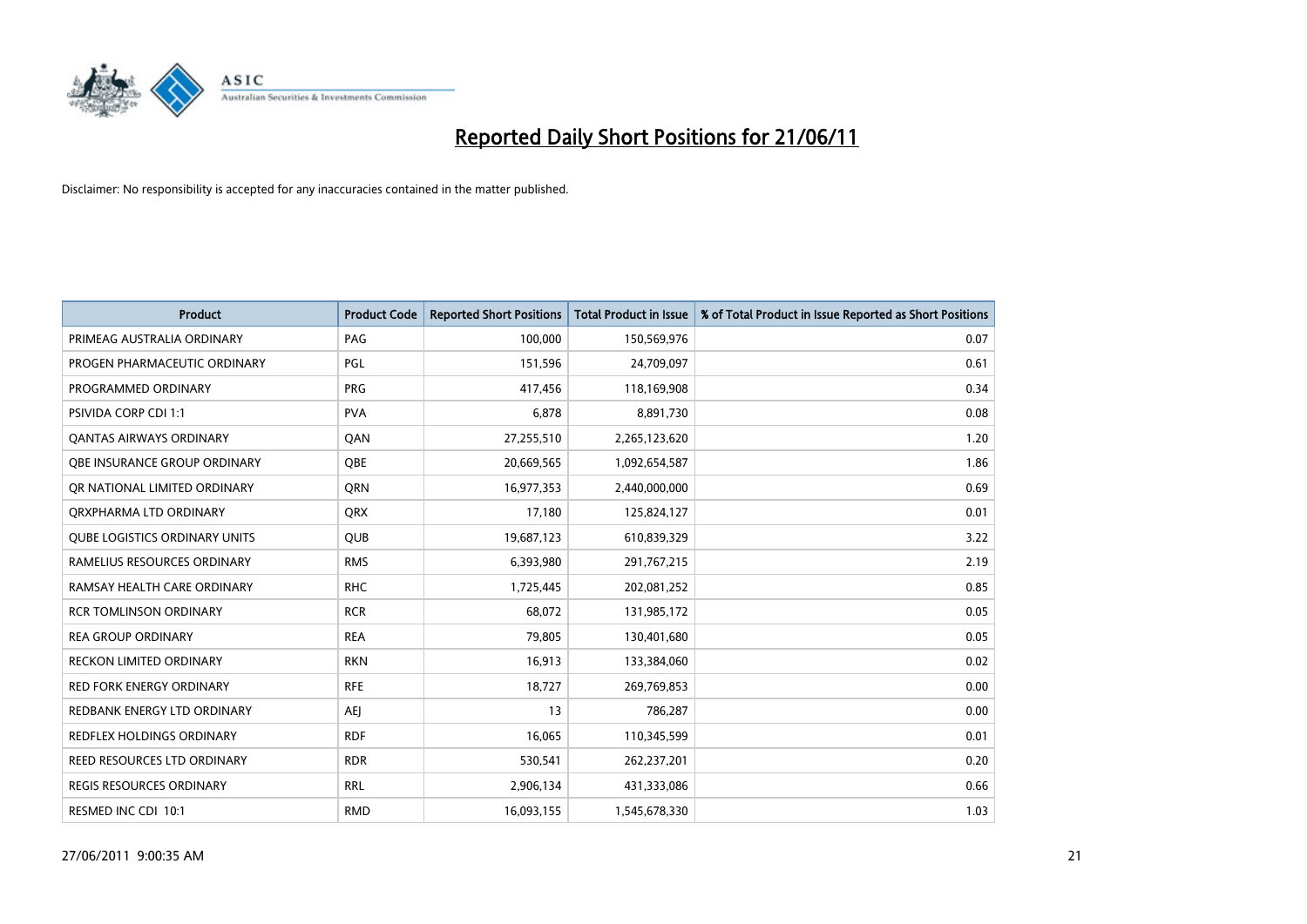

| Product                             | <b>Product Code</b> | <b>Reported Short Positions</b> | <b>Total Product in Issue</b> | % of Total Product in Issue Reported as Short Positions |
|-------------------------------------|---------------------|---------------------------------|-------------------------------|---------------------------------------------------------|
| <b>RESOLUTE MINING ORDINARY</b>     | <b>RSG</b>          | 7,923,161                       | 467,618,520                   | 1.70                                                    |
| RESOURCE AND INVEST. ORDINARY       | <b>RNI</b>          | 11,562                          | 124,754,308                   | 0.01                                                    |
| <b>RESOURCE GENERATION ORDINARY</b> | <b>RES</b>          | 328,635                         | 262,895,652                   | 0.13                                                    |
| REVERSE CORP LIMITED ORDINARY       | <b>REF</b>          | 25,141                          | 92,382,175                    | 0.03                                                    |
| REX MINERALS LIMITED ORDINARY       | <b>RXM</b>          | 489,662                         | 152,438,879                   | 0.31                                                    |
| <b>RHG LIMITED ORDINARY</b>         | <b>RHG</b>          | 453,696                         | 318,745,978                   | 0.13                                                    |
| <b>RIALTO ENERGY ORDINARY</b>       | <b>RIA</b>          | 478,055                         | 360,006,264                   | 0.13                                                    |
| RIDLEY CORPORATION ORDINARY         | <b>RIC</b>          | 818,924                         | 307,817,071                   | 0.26                                                    |
| RIO TINTO LIMITED ORDINARY          | <b>RIO</b>          | 15,329,977                      | 435,758,720                   | 3.51                                                    |
| RIVERCITY MOTORWAY STAPLED          | <b>RCY</b>          | 132,000                         | 957,010,115                   | 0.01                                                    |
| RIVERSDALE MINING ORDINARY          | <b>RIV</b>          | 10,200                          | 244,431,186                   | 0.00                                                    |
| ROBUST RESOURCES ORDINARY           | <b>ROL</b>          | 1,139,352                       | 84,944,097                    | 1.34                                                    |
| ROC OIL COMPANY ORDINARY            | <b>ROC</b>          | 1,232,960                       | 713,254,560                   | 0.16                                                    |
| ROYAL WOLF HOLDINGS ORDINARY        | <b>RWH</b>          | 8,173                           | 100,387,052                   | 0.01                                                    |
| SAI GLOBAL LIMITED ORDINARY         | SAI                 | 148,732                         | 199,552,155                   | 0.08                                                    |
| SALMAT LIMITED ORDINARY             | <b>SLM</b>          | 863,798                         | 159,780,299                   | 0.54                                                    |
| SAMSON OIL & GAS LTD ORDINARY       | SSN                 | 2,270,020                       | 1,727,586,909                 | 0.13                                                    |
| SANDFIRE RESOURCES ORDINARY         | <b>SFR</b>          | 2,393,974                       | 148,384,969                   | 1.60                                                    |
| <b>SANTOS LTD ORDINARY</b>          | <b>STO</b>          | 5,935,527                       | 877,955,815                   | 0.67                                                    |
| SARACEN MINERAL ORDINARY            | <b>SAR</b>          | 396,460                         | 492,151,415                   | 0.08                                                    |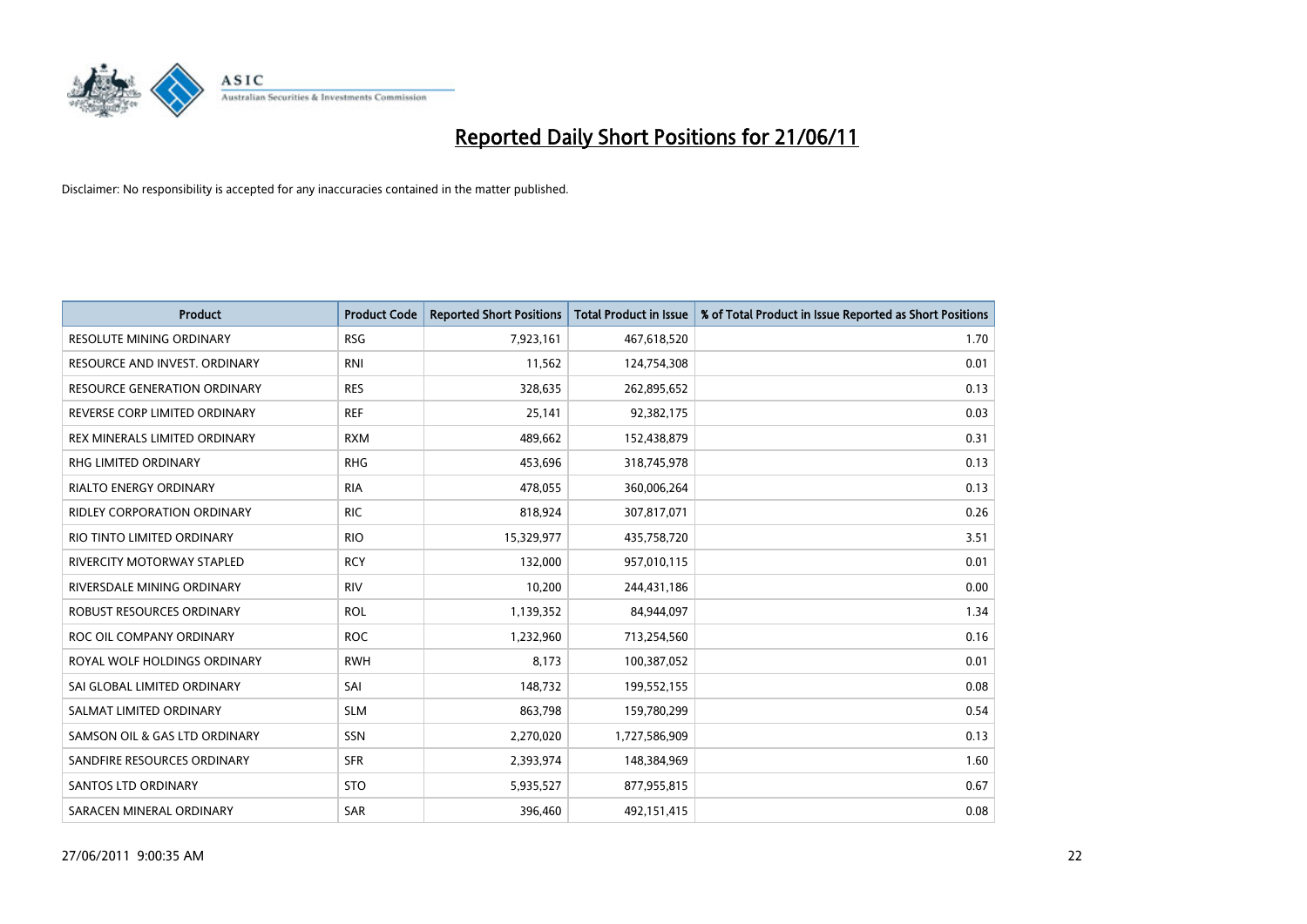

| <b>Product</b>                           | <b>Product Code</b> | <b>Reported Short Positions</b> | <b>Total Product in Issue</b> | % of Total Product in Issue Reported as Short Positions |
|------------------------------------------|---------------------|---------------------------------|-------------------------------|---------------------------------------------------------|
| SEDGMAN LIMITED ORDINARY                 | <b>SDM</b>          | 484,844                         | 209,752,689                   | 0.22                                                    |
| SEEK LIMITED ORDINARY                    | <b>SEK</b>          | 12,104,108                      | 336,584,488                   | 3.59                                                    |
| SELECT HARVESTS ORDINARY                 | SHV                 | 248,113                         | 56,226,960                    | 0.44                                                    |
| SENETAS CORPORATION ORDINARY             | <b>SEN</b>          | 756,999                         | 463,105,195                   | 0.16                                                    |
| SENEX ENERGY LIMITED ORDINARY            | <b>SXY</b>          | 106,173                         | 756,747,445                   | 0.01                                                    |
| SERVCORP LIMITED ORDINARY                | SRV                 | 95,767                          | 98,440,807                    | 0.09                                                    |
| SERVICE STREAM ORDINARY                  | <b>SSM</b>          | 423,185                         | 283,418,867                   | 0.15                                                    |
| SEVEN GROUP HOLDINGS ORDINARY            | <b>SVW</b>          | 1,537,191                       | 306,410,281                   | 0.48                                                    |
| SEVEN WEST MEDIA LTD ORDINARY            | <b>SWM</b>          | 4,095,661                       | 610,327,899                   | 0.66                                                    |
| SHAW RIVER MANGANESE ORDINARY            | <b>SRR</b>          | 57,159                          | 451,657,803                   | 0.01                                                    |
| SIGMA PHARMACEUTICAL ORDINARY            | <b>SIP</b>          | 15,070,859                      | 1,178,626,572                 | 1.26                                                    |
| SILEX SYSTEMS ORDINARY                   | <b>SLX</b>          | 287,233                         | 170,133,997                   | 0.16                                                    |
| SILVER LAKE RESOURCE ORDINARY            | <b>SLR</b>          | 91,574                          | 178,882,838                   | 0.05                                                    |
| SIMS METAL MGMT LTD ORDINARY             | SGM                 | 3,388,266                       | 205,393,914                   | 1.63                                                    |
| SINGAPORE TELECOMM. CHESS DEPOSITARY INT | SGT                 | 4,977,105                       | 212,756,917                   | 2.33                                                    |
| SIRTEX MEDICAL ORDINARY                  | <b>SRX</b>          | 1,000                           | 55,768,136                    | 0.00                                                    |
| SKILLED GROUP LTD ORDINARY               | <b>SKE</b>          | 59,477                          | 233,089,776                   | 0.02                                                    |
| SKY CITY ENTERTAIN. ORDINARY             | <b>SKC</b>          | 38,517                          | 576,958,340                   | 0.01                                                    |
| SKY NETWORK ORDINARY                     | <b>SKT</b>          | 4,000                           | 389,139,785                   | 0.00                                                    |
| SMS MANAGEMENT. ORDINARY                 | <b>SMX</b>          | 296,557                         | 67,765,118                    | 0.44                                                    |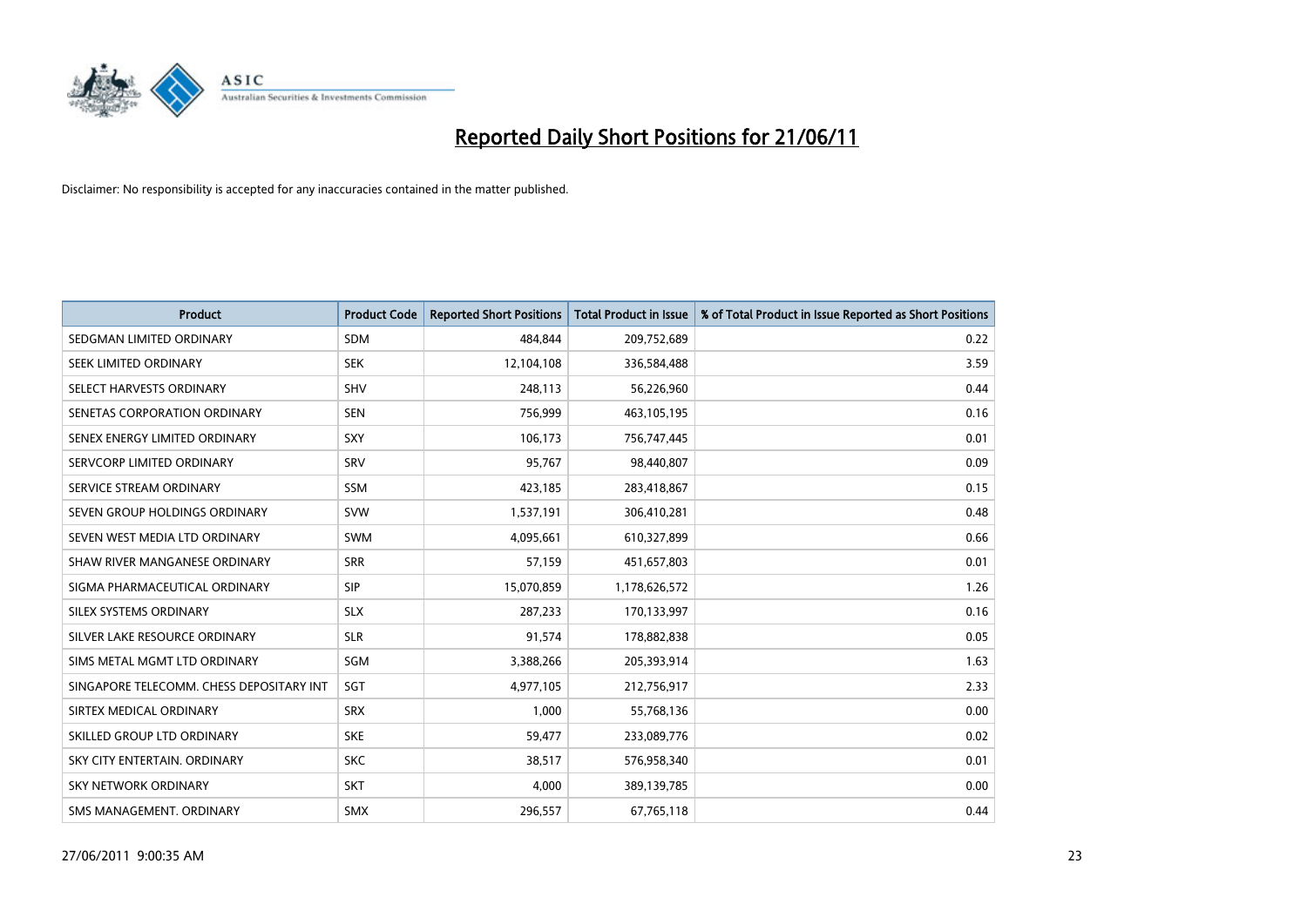

| <b>Product</b>                           | <b>Product Code</b> | <b>Reported Short Positions</b> | <b>Total Product in Issue</b> | % of Total Product in Issue Reported as Short Positions |
|------------------------------------------|---------------------|---------------------------------|-------------------------------|---------------------------------------------------------|
| SONIC HEALTHCARE ORDINARY                | <b>SHL</b>          | 5,324,729                       | 388,429,875                   | 1.39                                                    |
| SOUL PATTINSON (W.H) ORDINARY            | SOL                 | 49,543                          | 238,640,580                   | 0.02                                                    |
| SOUTH BOULDER MINES ORDINARY             | <b>STB</b>          | 4,126                           | 86,115,688                    | 0.00                                                    |
| SP AUSNET STAPLED SECURITIES             | SPN                 | 4,182,443                       | 2,795,115,439                 | 0.14                                                    |
| SPARK INFRASTRUCTURE STAPLED NOTE & UNIT | SKI                 | 13,960,656                      | 1,326,734,264                 | 1.04                                                    |
| SPDR 200 FUND ETF UNITS                  | <b>STW</b>          | 8                               | 50,639,159                    | 0.00                                                    |
| SPECIALTY FASHION ORDINARY               | SFH                 | 622,669                         | 191,786,121                   | 0.32                                                    |
| SPOTLESS GROUP LTD ORDINARY              | SPT                 | 2,292,213                       | 262,766,725                   | 0.86                                                    |
| ST BARBARA LIMITED ORDINARY              | SBM                 | 5,284,305                       | 325,615,389                   | 1.62                                                    |
| STAGING CONNECTIONS ORDINARY             | <b>STG</b>          | 2,917,189                       | 78,317,726                    | 3.72                                                    |
| STANMORE COAL LTD ORDINARY               | <b>SMR</b>          | 73,240                          | 88,270,738                    | 0.08                                                    |
| STARPHARMA HOLDINGS ORDINARY             | SPL                 | 206,910                         | 247,743,578                   | 0.08                                                    |
| STH AMERICAN COR LTD ORDINARY            | SAY                 | 9,200                           | 245,846,493                   | 0.00                                                    |
| STH CRS ELECT ENGNR ORDINARY             | <b>SXE</b>          | 2,910                           | 160,736,826                   | 0.00                                                    |
| STHN CROSS MEDIA ORDINARY                | <b>SXL</b>          | 7,737,741                       | 705,712,186                   | 1.10                                                    |
| STOCKLAND UNITS/ORD STAPLED              | SGP                 | 2,939,780                       | 2,383,036,717                 | 0.09                                                    |
| STRAITS RES LTD. ORDINARY                | <b>SRQ</b>          | 7,804,775                       | 324,655,749                   | 2.39                                                    |
| <b>STW COMMUNICATIONS ORDINARY</b>       | SGN                 | 382,456                         | 364,310,964                   | 0.11                                                    |
| SUN RESOURCES NL ORDINARY                | <b>SUR</b>          | 25,000                          | 444,369,734                   | 0.01                                                    |
| SUNCORP GROUP LTD ORDINARY               | <b>SUN</b>          | 9,814,626                       | 1,286,600,980                 | 0.77                                                    |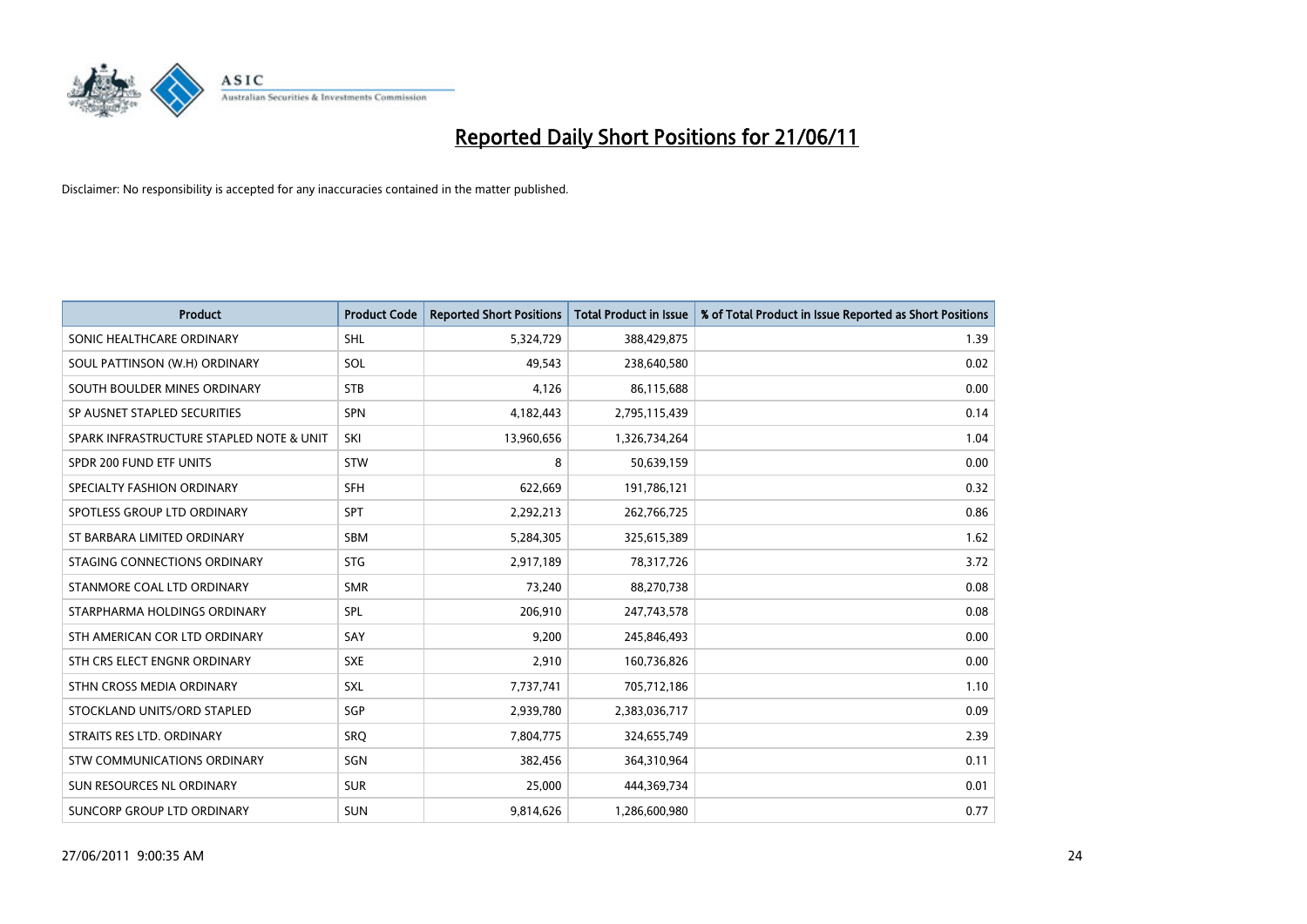

| <b>Product</b>                      | <b>Product Code</b> | <b>Reported Short Positions</b> | <b>Total Product in Issue</b> | % of Total Product in Issue Reported as Short Positions |
|-------------------------------------|---------------------|---------------------------------|-------------------------------|---------------------------------------------------------|
| SUNDANCE ENERGY ORDINARY            | <b>SEA</b>          | 159,827                         | 276,709,585                   | 0.06                                                    |
| SUNDANCE RESOURCES ORDINARY         | <b>SDL</b>          | 22,084,760                      | 2,870,657,169                 | 0.76                                                    |
| SUNLAND GROUP LTD ORDINARY          | <b>SDG</b>          | 264,069                         | 224,881,794                   | 0.12                                                    |
| SUPER RET REP LTD ORDINARY          | <b>SUL</b>          | 140,401                         | 130,018,739                   | 0.10                                                    |
| <b>SWICK MINING ORDINARY</b>        | <b>SWK</b>          | 167,096                         | 236,724,970                   | 0.07                                                    |
| SYMEX HOLDINGS ORDINARY             | <b>SYM</b>          | 6,633                           | 189,166,670                   | 0.00                                                    |
| TABCORP HOLDINGS LTD ORDINARY       | <b>TAH</b>          | 3,508,819                       | 688,019,737                   | 0.50                                                    |
| <b>TALENT2 INTERNATION ORDINARY</b> | <b>TWO</b>          | 105,491                         | 144,422,121                   | 0.07                                                    |
| <b>TALISMAN MINING ORDINARY</b>     | <b>TLM</b>          | 29                              | 130,438,627                   | 0.00                                                    |
| TANAMI GOLD NL ORDINARY             | <b>TAM</b>          | 65,220                          | 260,997,677                   | 0.02                                                    |
| TAP OIL LIMITED ORDINARY            | <b>TAP</b>          | 517,340                         | 240,967,311                   | 0.21                                                    |
| TASSAL GROUP LIMITED ORDINARY       | <b>TGR</b>          | 75,840                          | 146,304,404                   | 0.04                                                    |
| TATTS GROUP LTD ORDINARY            | <b>TTS</b>          | 13,199,161                      | 1,318,683,208                 | 1.00                                                    |
| TECHNOLOGY ONE ORDINARY             | <b>TNE</b>          | 80,037                          | 303,119,455                   | 0.03                                                    |
| TELECOM CORPORATION ORDINARY        | <b>TEL</b>          | 29,548,000                      | 1,924,678,136                 | 1.55                                                    |
| TELSTRA CORPORATION. ORDINARY       | <b>TLS</b>          | 30,848,690                      | 12,443,074,357                | 0.22                                                    |
| TEN NETWORK HOLDINGS ORDINARY       | <b>TEN</b>          | 36,935,922                      | 1,045,236,720                 | 3.54                                                    |
| TERANGA GOLD CORP CDI 1:1           | <b>TGZ</b>          | 322,480                         | 152,308,821                   | 0.19                                                    |
| TFS CORPORATION LTD ORDINARY        | <b>TFC</b>          | 65,944                          | 275,789,494                   | 0.02                                                    |
| THE REJECT SHOP ORDINARY            | <b>TRS</b>          | 801,780                         | 26,033,570                    | 3.07                                                    |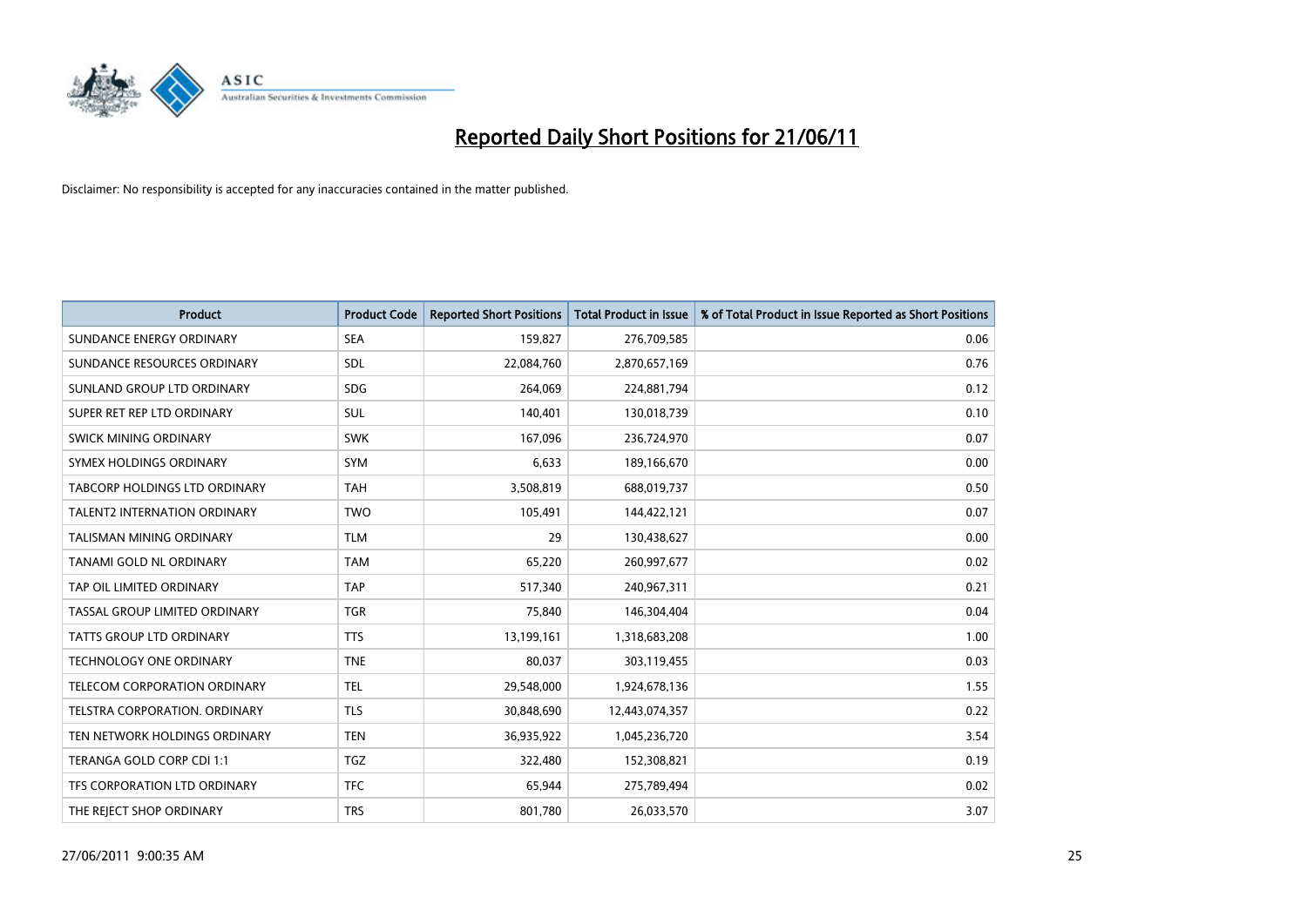

| <b>Product</b>                          | <b>Product Code</b> | <b>Reported Short Positions</b> | <b>Total Product in Issue</b> | % of Total Product in Issue Reported as Short Positions |
|-----------------------------------------|---------------------|---------------------------------|-------------------------------|---------------------------------------------------------|
| THOR MINING PLC CHESS DEPOSITARY 1:1    | <b>THR</b>          | 2,307                           | 222,489,120                   | 0.00                                                    |
| THORN GROUP LIMITED ORDINARY            | <b>TGA</b>          | 2,363                           | 129,858,924                   | 0.00                                                    |
| <b>TIGER RESOURCES ORDINARY</b>         | <b>TGS</b>          | 328,711                         | 669,035,549                   | 0.05                                                    |
| TIMBERCORP LIMITED ORDINARY             | <b>TIM</b>          | 90,074                          | 352,071,429                   | 0.02                                                    |
| <b>TISHMAN SPEYER UNITS</b>             | <b>TSO</b>          | 62,427                          | 338,440,904                   | 0.02                                                    |
| TNG LIMITED ORDINARY                    | <b>TNG</b>          | 4,321                           | 284,803,062                   | 0.00                                                    |
| TOLL HOLDINGS LTD ORDINARY              | <b>TOL</b>          | 23,812,065                      | 710,128,531                   | 3.33                                                    |
| TORO ENERGY LIMITED ORDINARY            | <b>TOE</b>          | 212,904                         | 964,936,676                   | 0.02                                                    |
| <b>TOWER LIMITED ORDINARY</b>           | <b>TWR</b>          | 689,519                         | 263,603,448                   | 0.26                                                    |
| <b>TOX FREE SOLUTIONS ORDINARY</b>      | <b>TOX</b>          | 36,184                          | 92,630,478                    | 0.04                                                    |
| TPG TELECOM LIMITED ORDINARY            | <b>TPM</b>          | 3,912,886                       | 783,481,644                   | 0.48                                                    |
| TRANSFIELD SERV INFR STAPLED SECURITIES | <b>TSI</b>          | 65,911                          | 438,756,421                   | 0.01                                                    |
| TRANSFIELD SERVICES ORDINARY            | <b>TSE</b>          | 7,608,569                       | 549,715,957                   | 1.38                                                    |
| TRANSPACIFIC INDUST, ORDINARY           | <b>TPI</b>          | 10,530,013                      | 960,638,735                   | 1.08                                                    |
| TRANSURBAN GROUP TRIPLE STAPLED SEC.    | <b>TCL</b>          | 1,750,649                       | 1,443,543,731                 | 0.11                                                    |
| TREASURY WINE ESTATE ORDINARY           | <b>TWE</b>          | 10,571,374                      | 647,227,144                   | 1.62                                                    |
| TRINITY GROUP STAPLED SECURITIES        | <b>TCQ</b>          | 3,419                           | 203,405,927                   | 0.00                                                    |
| TROY RESOURCES NL ORDINARY              | <b>TRY</b>          | 25,558                          | 87,970,323                    | 0.02                                                    |
| <b>UGL LIMITED ORDINARY</b>             | UGL                 | 5,484,392                       | 166,047,171                   | 3.31                                                    |
| UNILIFE CORPORATION CDI US PROHIBITED   | <b>UNS</b>          | 649,397                         | 272,900,039                   | 0.23                                                    |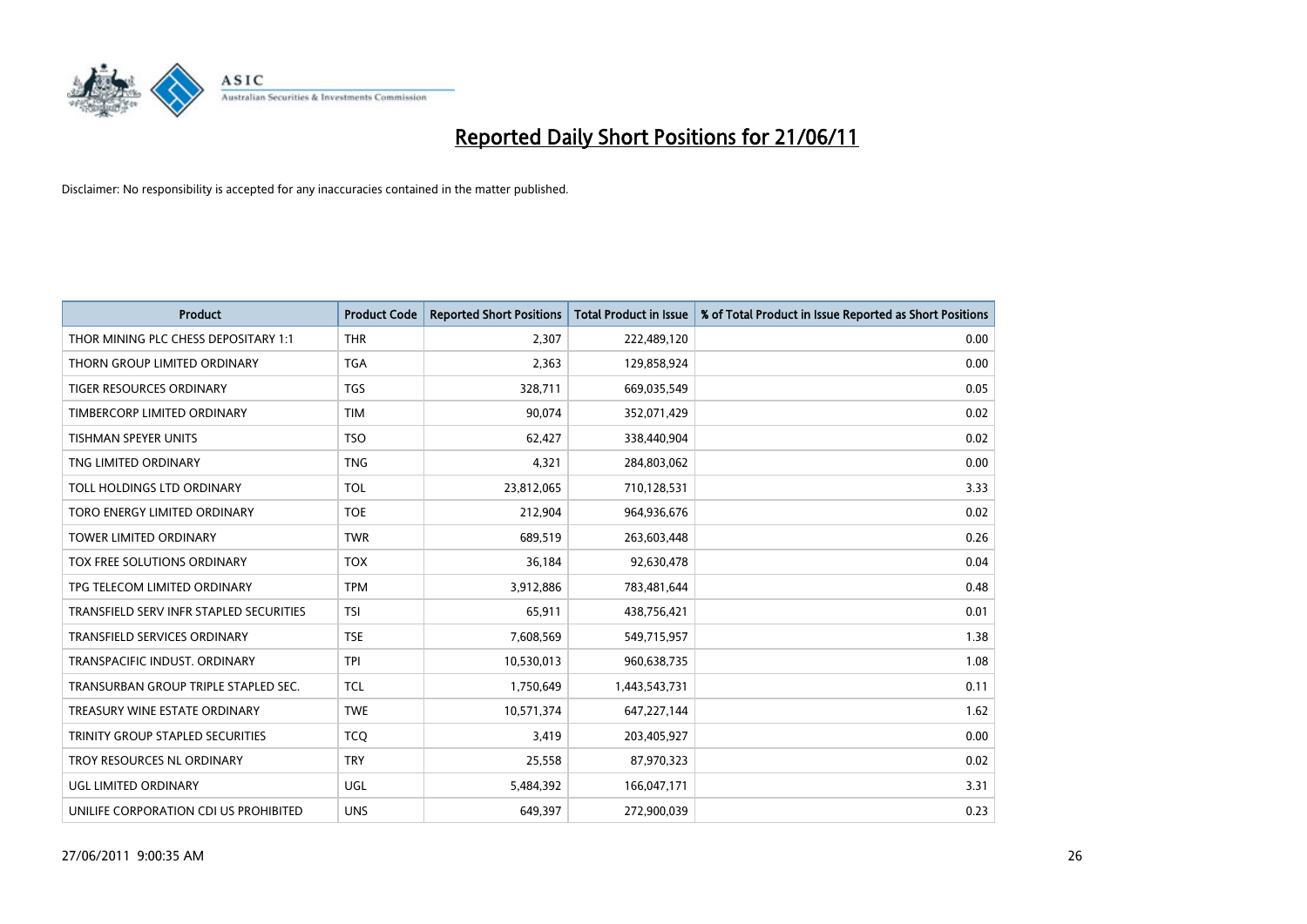

| <b>Product</b>                            | <b>Product Code</b> | <b>Reported Short Positions</b> | Total Product in Issue | % of Total Product in Issue Reported as Short Positions |
|-------------------------------------------|---------------------|---------------------------------|------------------------|---------------------------------------------------------|
| <b>UXC LIMITED ORDINARY</b>               | <b>UXC</b>          | 2,621                           | 305,789,718            | 0.00                                                    |
| VALAD PROPERTY GROUP STAPLED US PROHIBIT. | <b>VPG</b>          | 2,838,564                       | 115,108,116            | 2.47                                                    |
| <b>VDM GROUP LIMITED ORDINARY</b>         | <b>VMG</b>          | 11,116                          | 193,127,749            | 0.01                                                    |
| <b>VENTURE MINERALS ORDINARY</b>          | <b>VMS</b>          | 271,682                         | 221,093,592            | 0.11                                                    |
| <b>VIRGIN BLUE HOLDINGS ORDINARY</b>      | <b>VBA</b>          | 36,560,439                      | 2,210,197,600          | 1.63                                                    |
| <b>VISION GROUP HLDGS ORDINARY</b>        | <b>VGH</b>          | 78,000                          | 74,197,532             | 0.11                                                    |
| <b>VITA GROUP LTD ORDINARY</b>            | <b>VTG</b>          | 75,190                          | 142,499,800            | 0.05                                                    |
| VITAL METALS LIMITED ORDINARY             | <b>VML</b>          | 265,000                         | 228,401,027            | 0.12                                                    |
| VITERRA INC CDI 1:1                       | <b>VTA</b>          | 3,828                           | 68,629,939             | 0.01                                                    |
| <b>WATPAC LIMITED ORDINARY</b>            | <b>WTP</b>          | 85,629                          | 183,341,382            | 0.03                                                    |
| <b>WDS LIMITED ORDINARY</b>               | <b>WDS</b>          | 701                             | 144,055,662            | 0.00                                                    |
| WEBIET LIMITED ORDINARY                   | <b>WEB</b>          | 397,305                         | 76,227,880             | 0.52                                                    |
| <b>WESFARMERS LIMITED ORDINARY</b>        | <b>WES</b>          | 22,168,254                      | 1,005,426,682          | 2.20                                                    |
| WESFARMERS LIMITED PARTIALLY PROTECTED    | <b>WESN</b>         | 176,486                         | 151,645,480            | 0.11                                                    |
| WESTERN AREAS NL ORDINARY                 | <b>WSA</b>          | 6,541,028                       | 179,735,899            | 3.65                                                    |
| WESTERN DESERT RES. ORDINARY              | <b>WDR</b>          | 948                             | 166,684,138            | 0.00                                                    |
| WESTFIELD GROUP ORD/UNIT STAPLED SEC      | <b>WDC</b>          | 10,721,198                      | 2,308,988,539          | 0.44                                                    |
| WESTFIELD RETAIL TST UNIT STAPLED         | <b>WRT</b>          | 30,095,864                      | 3,054,166,195          | 1.00                                                    |
| <b>WESTPAC BANKING CORP ORDINARY</b>      | <b>WBC</b>          | 26,592,753                      | 3,009,665,405          | 0.86                                                    |
| WHITE ENERGY COMPANY ORDINARY             | <b>WEC</b>          | 11,690,467                      | 316,104,241            | 3.69                                                    |